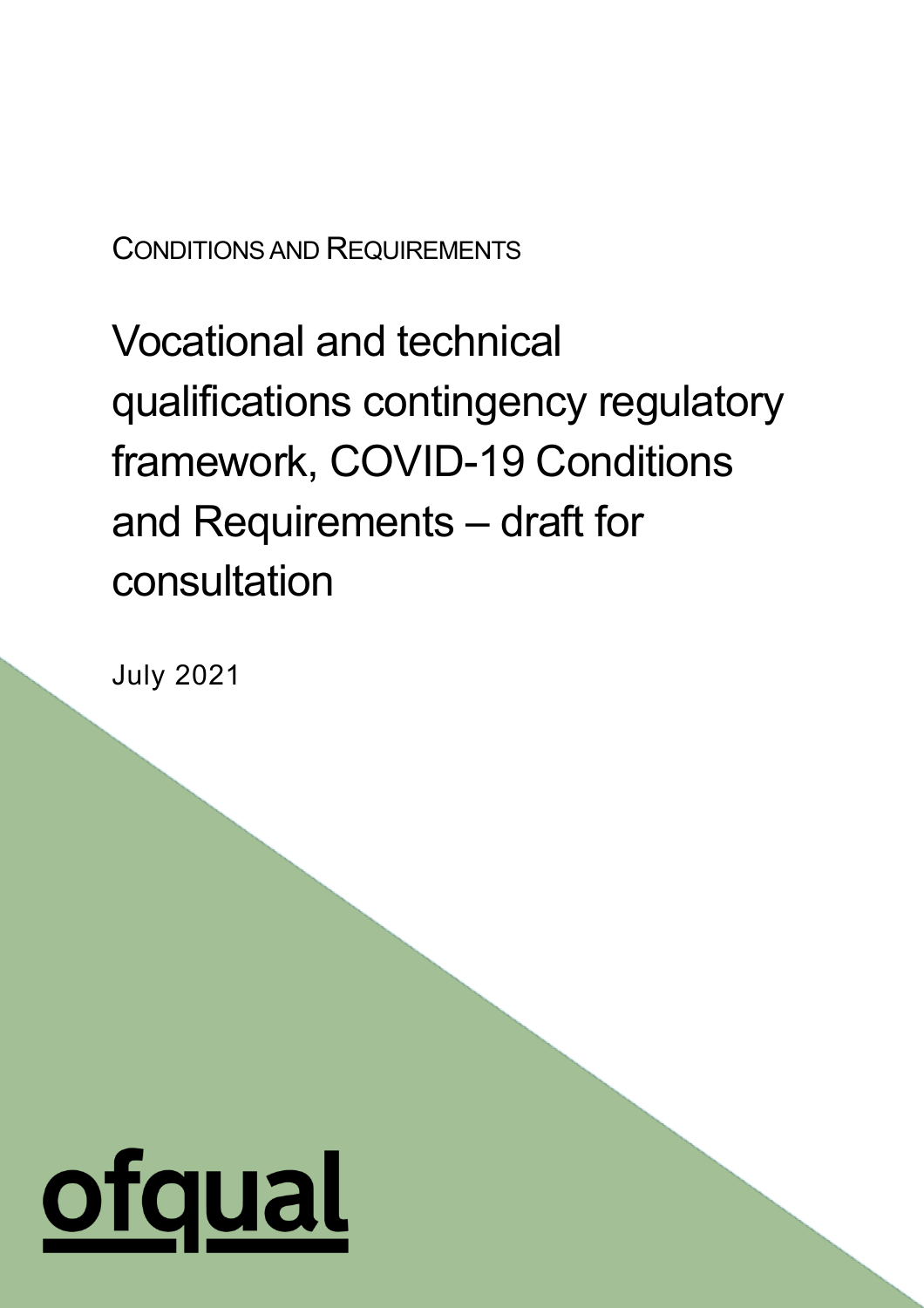## **Contents**

| Condition VCR2: Reviewing and adapting Category A Qualifications 8                     |  |
|----------------------------------------------------------------------------------------|--|
|                                                                                        |  |
|                                                                                        |  |
|                                                                                        |  |
|                                                                                        |  |
|                                                                                        |  |
|                                                                                        |  |
| Condition VCR6: Support, guidance and information to be provided to Centres14          |  |
|                                                                                        |  |
|                                                                                        |  |
|                                                                                        |  |
|                                                                                        |  |
|                                                                                        |  |
|                                                                                        |  |
|                                                                                        |  |
|                                                                                        |  |
| Occupational and professional qualifications and licences to practise  21              |  |
| Requirements in relation to the determination of results for Category B Qualifications |  |
|                                                                                        |  |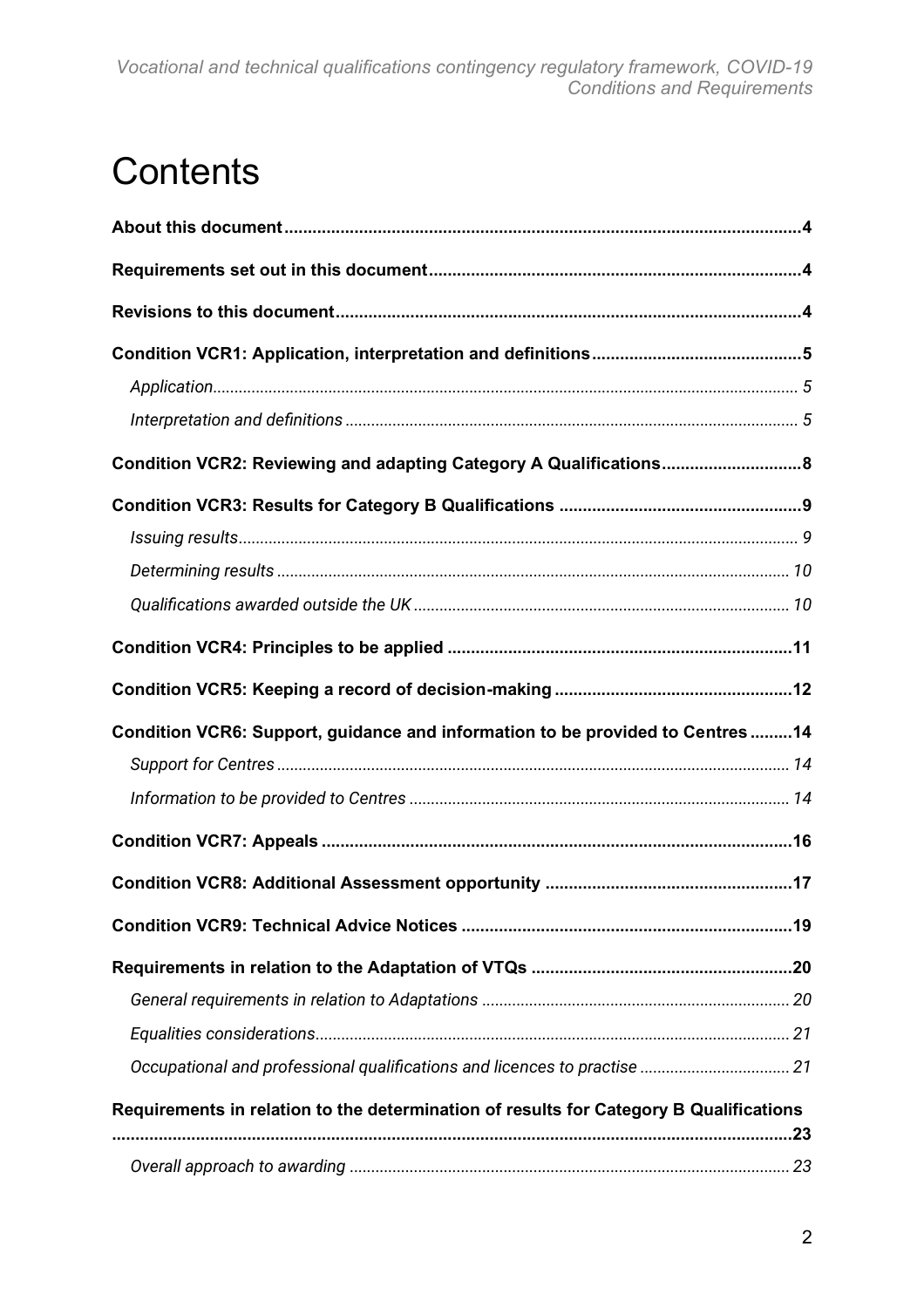*Vocational and technical qualifications contingency regulatory framework, COVID-19 Conditions and Requirements*

| Learners who took or expected to take an assessment in January 2021  29 |  |
|-------------------------------------------------------------------------|--|
|                                                                         |  |
| Principles to be applied ………………………………………………………………………………………30            |  |
|                                                                         |  |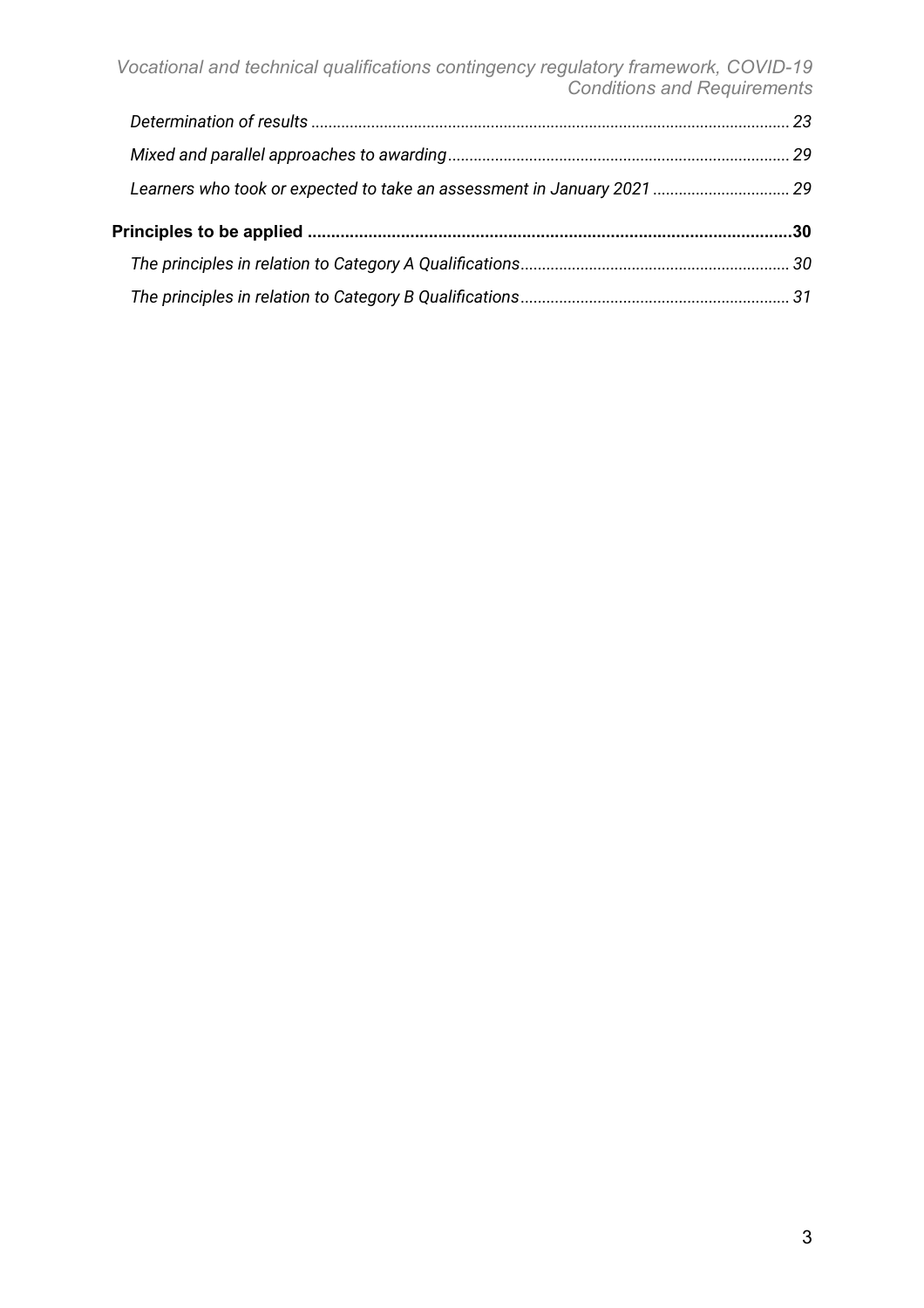## <span id="page-3-0"></span>About this document

This document is part of a suite of documents which sets out our regulatory requirements for awarding organisations offering vocational and technical qualifications (VTQs) affected by the coronavirus (COVID-19) pandemic.

## <span id="page-3-1"></span>Requirements set out in this document

This document sets out the Vocational and Technical Qualifications Contingency Regulatory Framework (the VCR Conditions). These conditions come into effect at 13:00 on 24 March 2021 for all vocational and technical qualifications which fall within categories A and B as defined in Condition VCR1.8.

It also sets out our requirements in relation to:

- the adaptation of Category A Qualifications and Category B Qualifications
- the determination of results for Category B Qualifications
- the principles to be applied by awarding organisations when adapting Category A Qualifications and Category B Qualifications and when determining results for Category B Qualifications

With respect to all qualifications to which the conditions set out in this document apply, save to the extent set out in those conditions, awarding organisations must also comply with:

- our [General Conditions of Recognition,](https://www.gov.uk/guidance/ofqual-handbook) which apply to all awarding organisations and qualifications, and
- all [relevant Regulatory Documents](https://www.gov.uk/guidance/regulatory-document-list)

## <span id="page-3-2"></span>Revisions to this document

This document was republished on 4 May 2021 in order to:

- add Condition VCR8 (Additional Assessment opportunity) following our March [consultation](https://www.gov.uk/government/consultations/consultation-on-autumn-assessment-opportunities-for-vtqs/consultation-on-autumn-assessment-opportunities-for-vtqs)
- correct a typographical paragraphing error in VCR6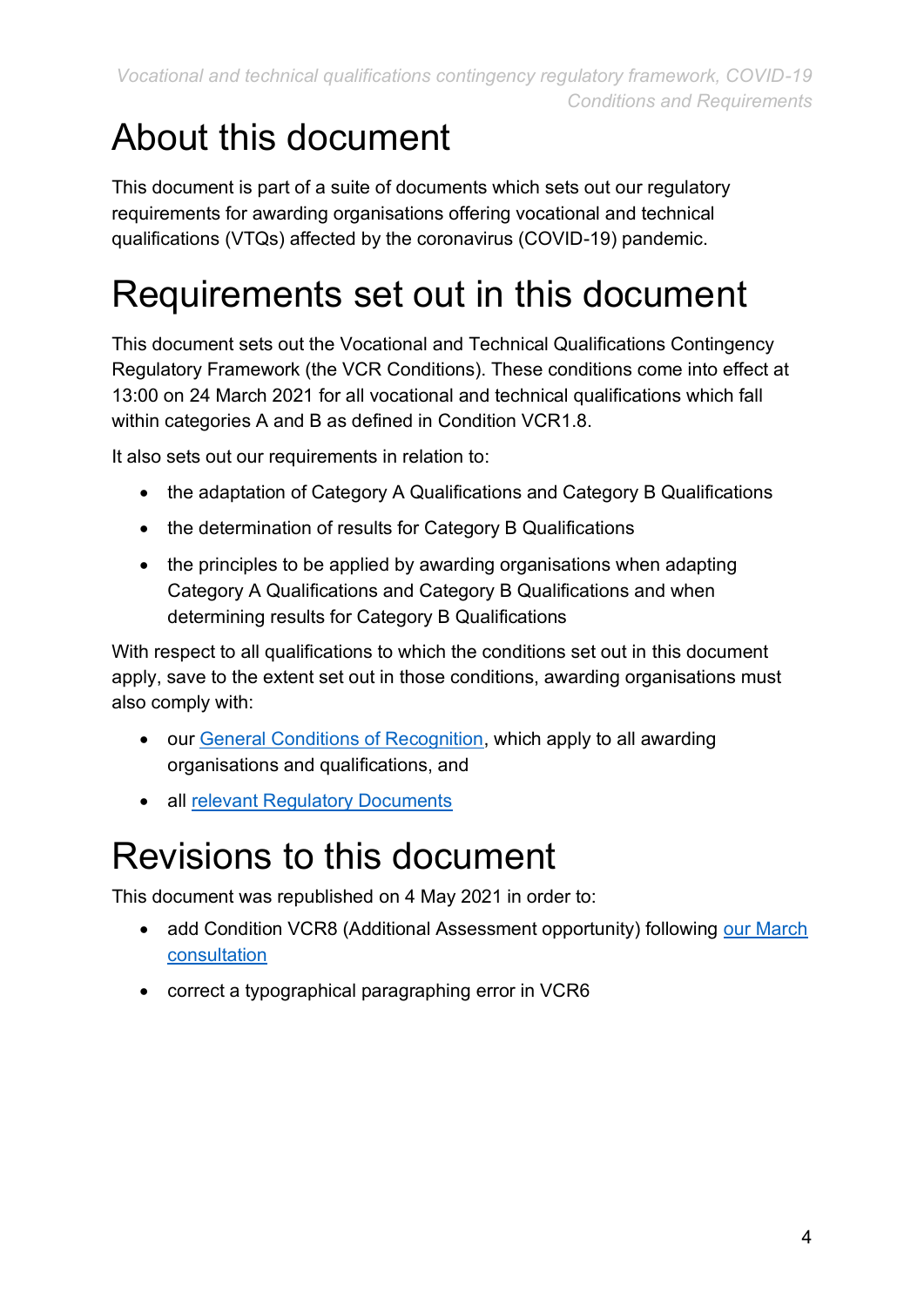*Vocational and technical qualifications contingency regulatory framework, COVID-19 Conditions and Requirements*

# <span id="page-4-0"></span>Condition VCR1: Application, interpretation and definitions

### <span id="page-4-1"></span>Application

- VCR1.1 The VCR Conditions apply
	- (a) to all VTQs, and
	- (b) until such date as is specified in, or determined under, any notice in writing published by Ofqual under this condition.
- VCR1.2 Any such notice published by Ofqual may
	- (a) be issued in respect of one or more
		- (i) VTQs, or
		- (ii) VCR Conditions,
	- (b) be varied or withdrawn by Ofqual at any time prior to the date specified in or determined under it, and
	- (c) contain any transitional and saving provisions that Ofqual considers appropriate.
- VCR1.3 An awarding organisation must comply with the requirements of any transitional and saving provisions –
	- (a) contained in a notice published by Ofqual under Condition VCR1.2, or
	- (b) specified by Ofqual in relation to the withdrawal of the designation of a qualification as a Category B Qualification.

### <span id="page-4-2"></span>Interpretation and definitions

- VCR1.4 Unless alternative provision has been made in Condition VCR1.8, the following shall apply to the VCR Conditions –
	- (a) the rules of interpretation and definitions outlined in General Condition J1,
	- (b) the definitions outlined in the Qualification Level Conditions and the Subject Level Conditions.
- VCR1.5 Except in the circumstances described in Condition VCR1.6, the requirements imposed by the VCR Conditions apply in addition to the requirements imposed by the General Conditions of Recognition and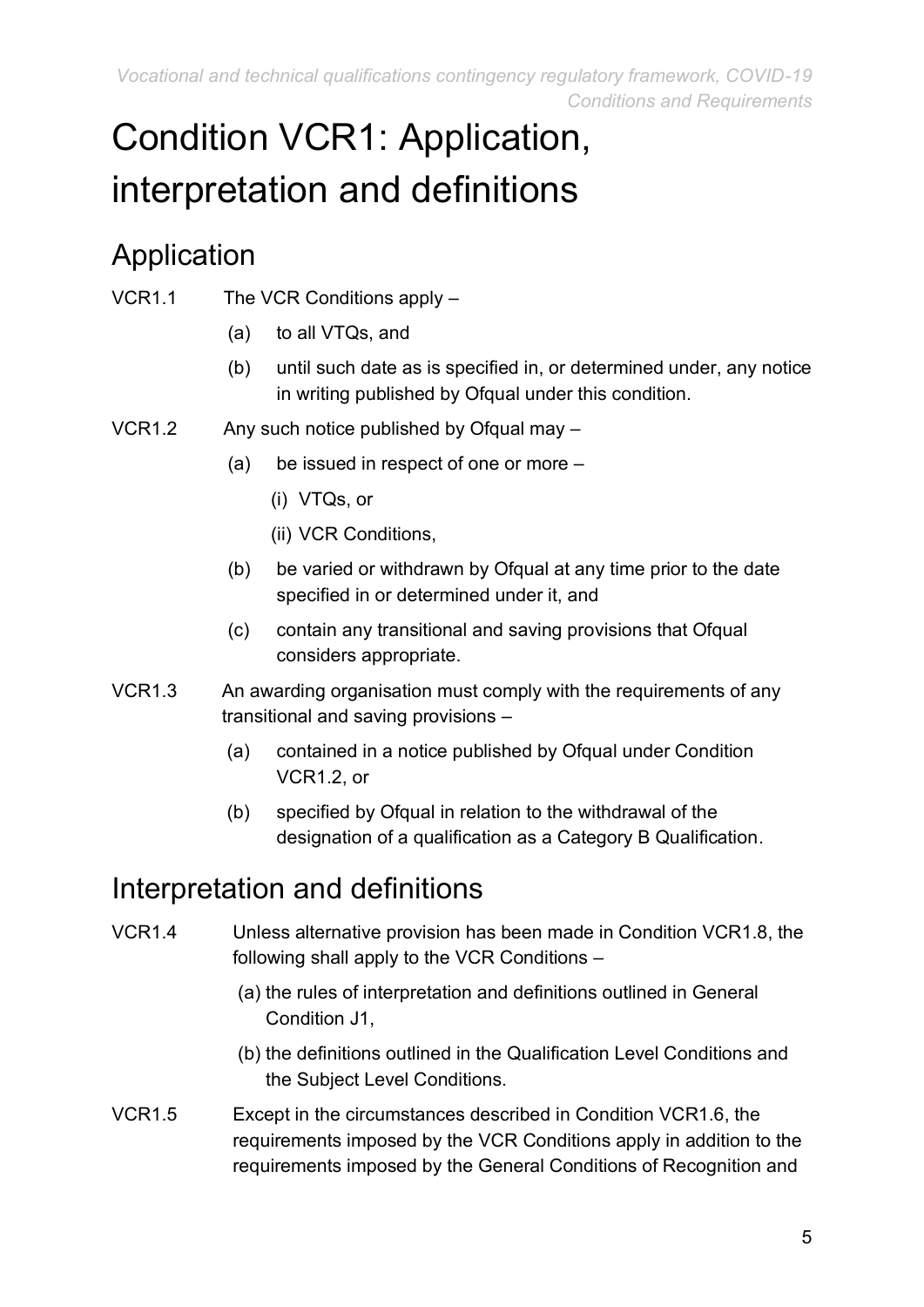any relevant Qualification Level Conditions and Subject Level Conditions.

- VCR1.6 To the extent that there is any inconsistency between  $-$ 
	- (a) a requirement of a VCR Condition, and
	- (b) a requirement of a General Condition of Recognition, a Level Condition or a Subject Level Condition,

such that an awarding organisation could not comply with both such requirements, the awarding organisation must comply with the requirement of the VCR Condition and is not obliged to comply with the requirement of the other Condition.

- VCR1.7 Unless the context suggests otherwise, in the VCR Conditions references to a 'result' means a result for a unit or the VTQ, as relevant.
- VCR1.8 In these Conditions the following words shall have the meaning given to them below (and cognate expressions should be construed accordingly) –

#### *Adaptations*

Any changes made by an awarding organisation to a VTQ that it makes available, including changes to the design, setting, delivery or marking of an assessment.

#### *Category A Qualification*

A qualification which is not any of the following –

- (a) An advanced extension award qualification.
- (b) An EPA (end point assessment).
- (c) A GCSE Qualification.
- (d) A GCE Qualification.
- (e) A project qualification (at any level).
- (f) Designated as a Category B Qualification by Ofqual.

Where a VTQ has previously been designated as a Category B Qualification and Ofqual withdraws that designation, the VTQ will become a Category A Qualification from the date specified by Ofqual subject to any saving and transitional provisions that Ofqual may specify.

#### *Category B Qualification*

A qualification designated as a Category B Qualification by Ofqual and identified as such on Ofqual's website or on a website or application made available by or on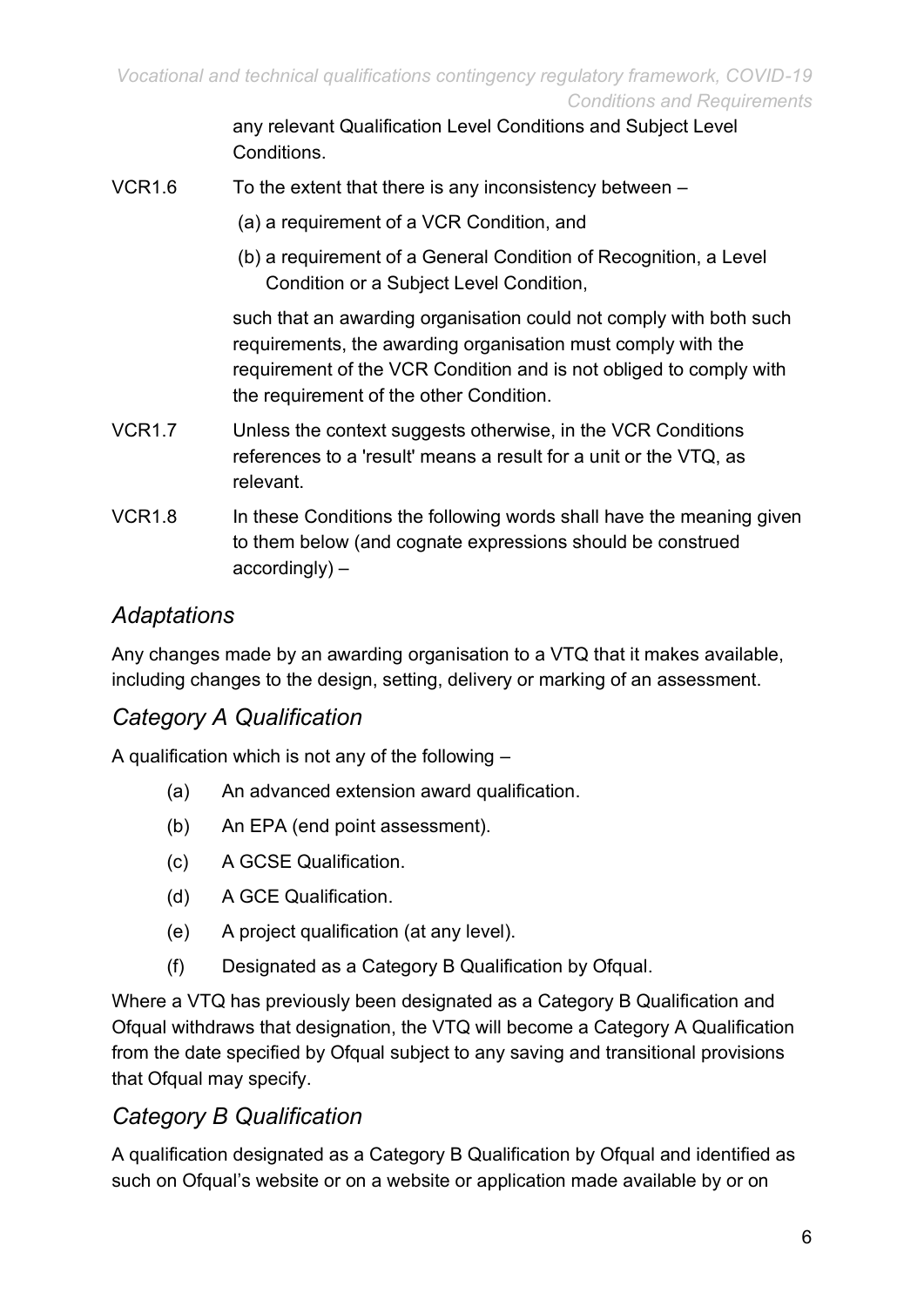behalf of Ofqual. Ofqual will notify an awarding organisation of any changes to that designation and any applicable saving and transitional provisions in relation to that change.

#### *Private Candidate*

A Learner in relation to whom there is no Relevant Centre.

#### *Qualification Level Condition*

Any Qualification Level Condition that applies to a VTQ.

#### *Relevant Centre*

In relation to a Learner, a Centre –

- (a) with which the Learner is registered, and
- (b) which materially contributed to the preparation of the Learner for the assessment (whether through teaching or instruction provided by Teachers employed by it or otherwise).

#### *Subject Level Condition*

Any Subject Level Condition that applies to a VTQ.

#### *Technical Advice Notice*

Advice provided by Ofqual to an awarding organisation in writing in relation to any matter relevant to the VCR Conditions.

#### *VTQ*

A qualification which is any of the following –

- (a) a Category A Qualification, or
- (b) a Category B Qualification.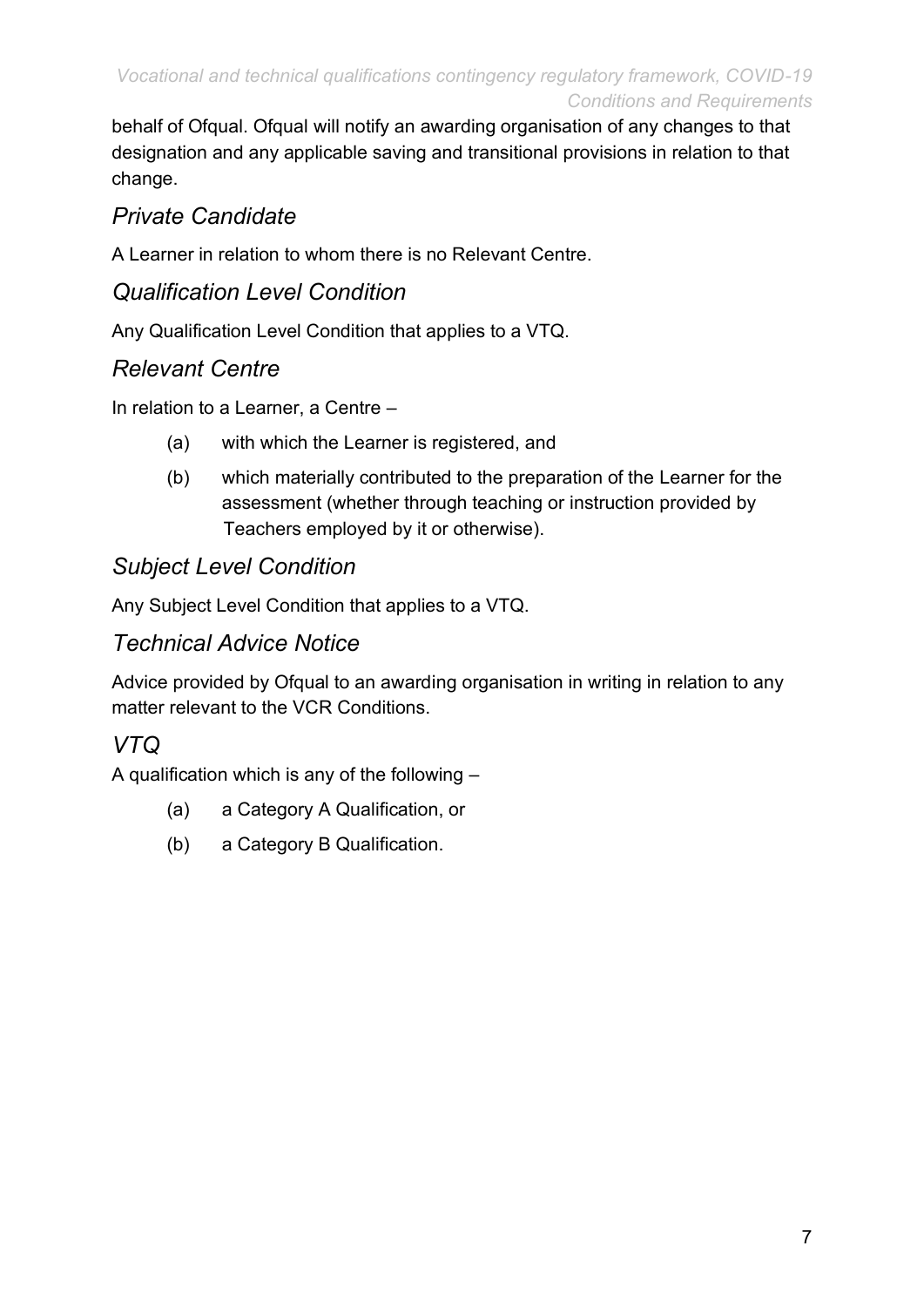# <span id="page-7-0"></span>Condition VCR2: Reviewing and adapting Category A Qualifications

- VCR2.1 In respect of each Category A Qualification which it makes available, an awarding organisation –
	- (a) must consider whether it is appropriate to Adapt the qualification in order to mitigate any disruption caused by the coronavirus (COVID-19) pandemic to teaching, learning, and delivery of assessments in relation to the qualification for Learners taking it, and
	- (b) where it considers it appropriate to do so on that basis, may Adapt the qualification.
- VCR2.2 Where an awarding organisation Adapts a VTQ under Condition VCR2.1(b), it must take all reasonable steps to do so –
	- (a) in compliance with any requirements, and
	- (b) having regard to any guidance,

which may be published by Ofqual and revised from time to time.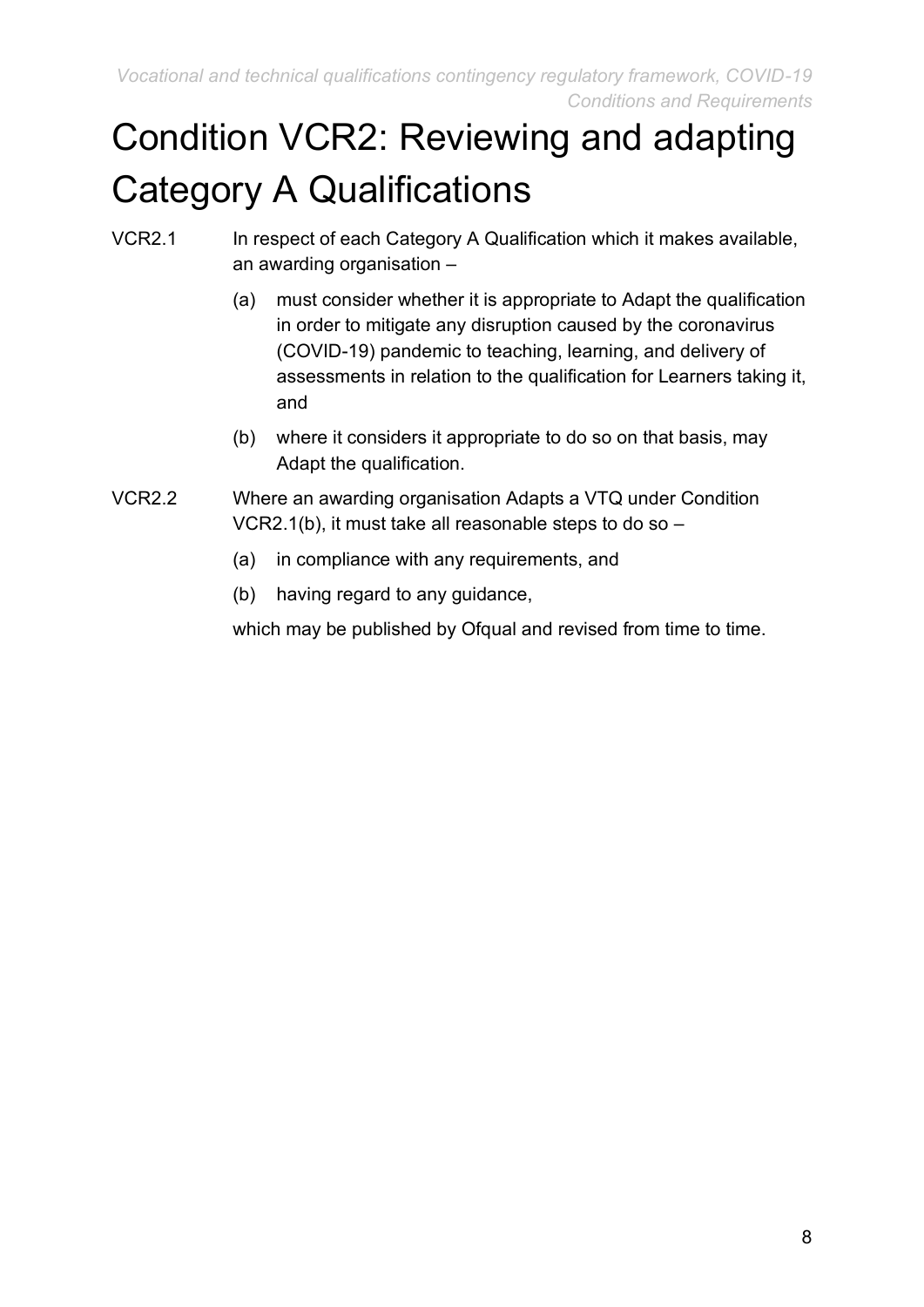# <span id="page-8-0"></span>Condition VCR3: Results for Category B **Qualifications**

### <span id="page-8-1"></span>Issuing results

- VCR3.1 In respect of each Category B Qualification which it makes available, an awarding organisation must ensure that it takes all reasonable steps to issue a result to each Learner who –
	- $(a)$  either
		- (i) was or is registered to take, between 1 August 2020 and 31 August 2021 (or any alternative date that Ofqual may specify), an assessment that would have led to the issue of a result, or
		- (ii) could reasonably have been expected by the awarding organisation to have been so registered, and
	- (b) is due to be awarded that qualification in the UK.
- VCR3.2 An awarding organisation must take all reasonable steps to issue that result –
	- (a) in line with any date or timescale published in respect of the qualification under Condition H6.1(e), or
	- (b) where it is not possible to issue the result in line with that date or timescale –
		- (i) as soon as possible, or
		- (ii) in line with any alternative date or timescale approved in advance by Ofqual.
- VCR3.3 In respect of a Category B Qualification which it makes available
	- (a) an awarding organisation is not required to issue a result for each unit and may issue a result for the qualification only,
	- (b) but may choose to issue a result for each unit, and Condition H6.1(a) is to be read accordingly.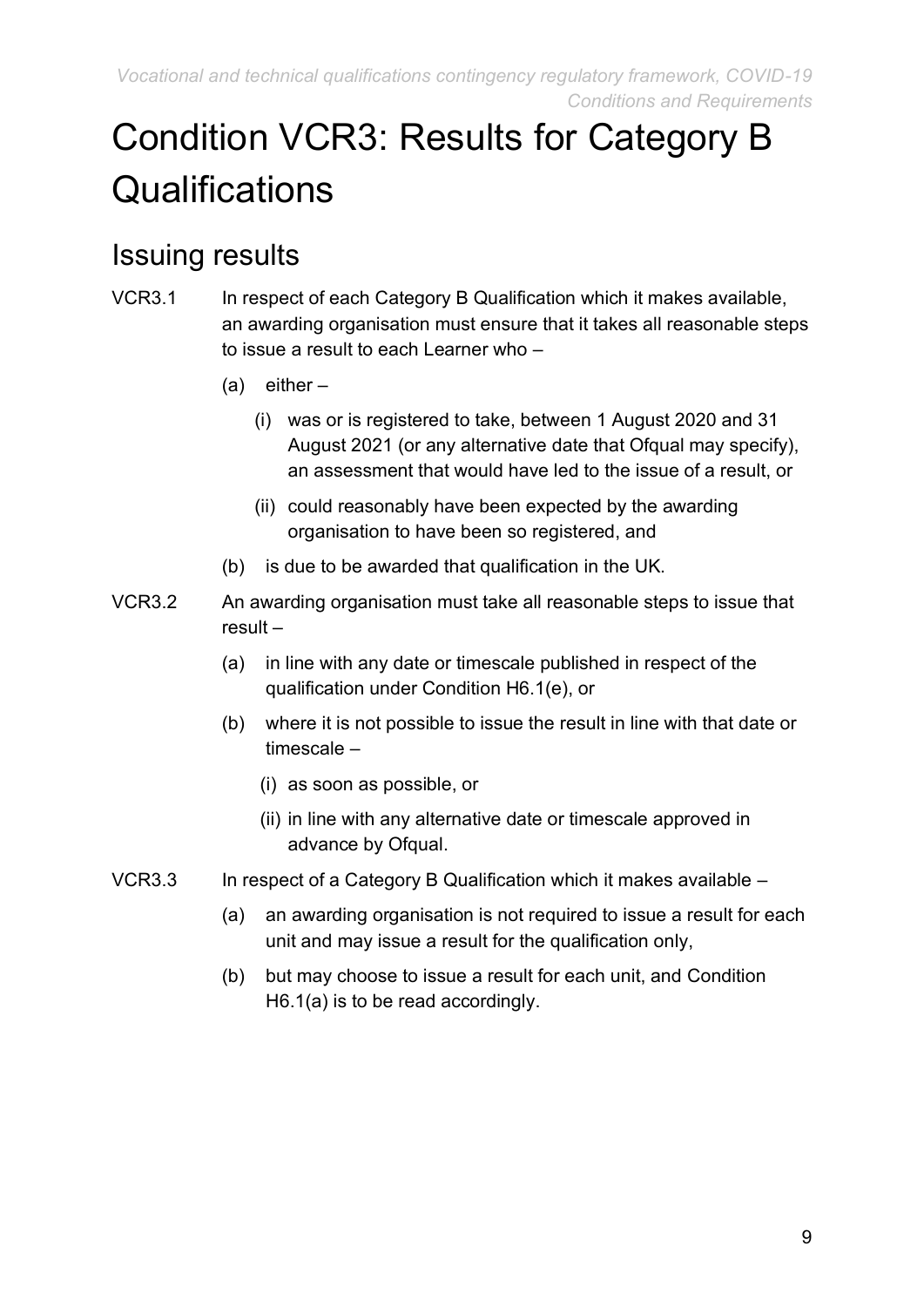### <span id="page-9-0"></span>Determining results

VCR3.4 Except where Condition VCR3.6 applies, an awarding organisation must take all reasonable steps to ensure that result is determined –

- (a) in compliance with any requirements, and
- (b) having regard to any guidance,

which may be published by Ofqual and revised from time to time.

- VCR3.5 Where, having complied with the requirements under Condition VCR3.4, an awarding organisation decides to Adapt a Category B Qualification, it must take all reasonable steps to do so –
	- (a) in compliance with any requirements, and
	- (b) having regard to any guidance,

published by Ofqual under Condition VCR2.2 and revised from time to time.

- VCR3.6 Where an awarding organisation can currently deliver and/or mark as normal the assessments to be taken for a Category B Qualification which it makes available, it may –
	- (a) deliver and mark those assessments, or
	- (b) choose to comply with Conditions VCR3.4 and VCR3.5 where it considers it appropriate to do so.

### <span id="page-9-1"></span>Qualifications awarded outside the UK

VCR3.7 In respect of each Learner falling within Condition VCR3.1(a) who is due to be awarded the relevant qualification outside the UK, an awarding organisation may choose to issue a result in line with the VCR Conditions.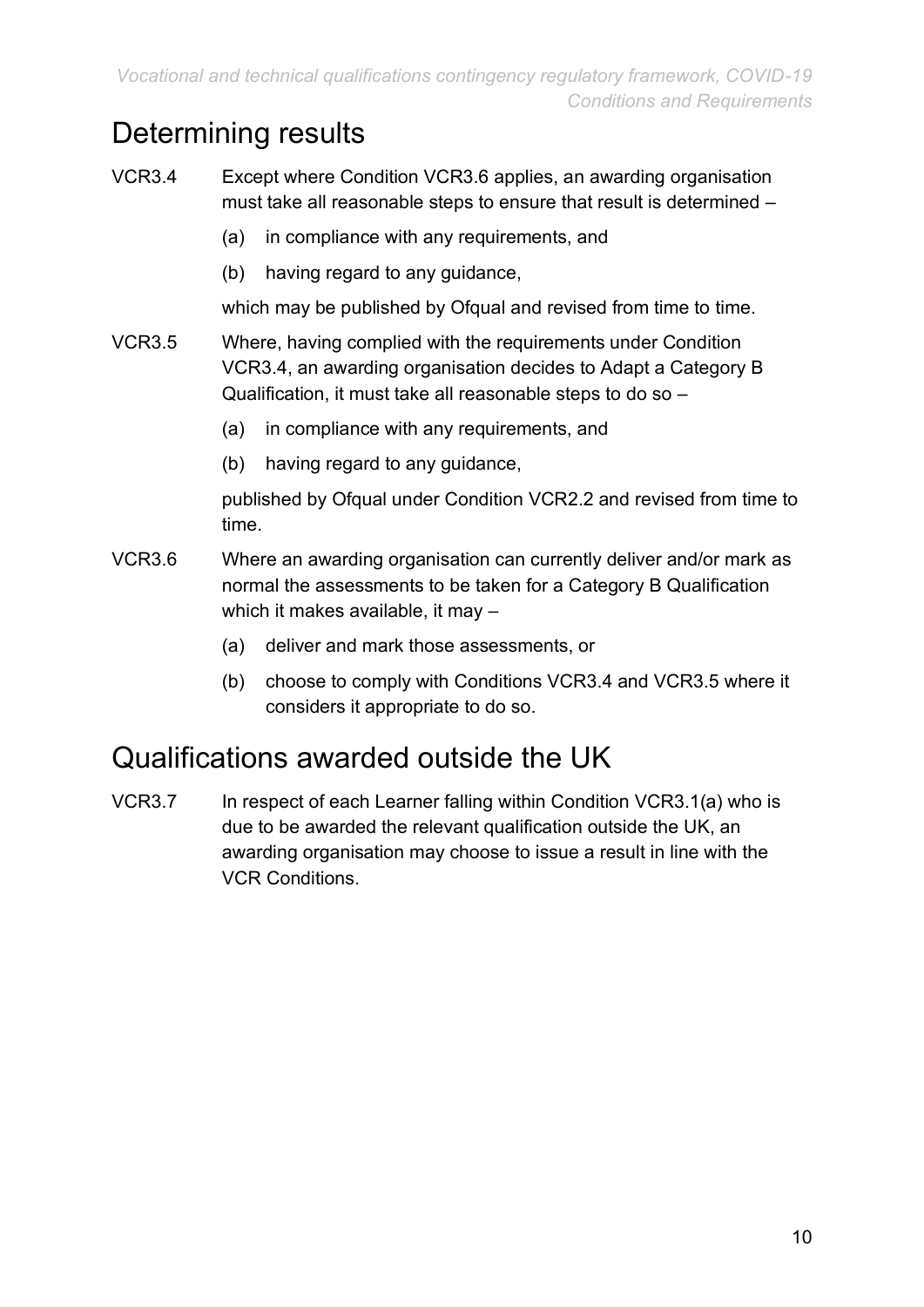*Vocational and technical qualifications contingency regulatory framework, COVID-19 Conditions and Requirements*

## <span id="page-10-0"></span>Condition VCR4: Principles to be applied

- VCR4.1 An awarding organisation must ensure that in complying with Conditions VCR2 and VCR3, it takes all reasonable steps to –
	- (a) comply with the principles published by Ofqual and revised from time to time, and
	- (b) in respect of a Category B Qualification, only where there is a conflict between two or more of those principles, achieve a balance between those principles in line with any requirements published by Ofqual and revised from time to time.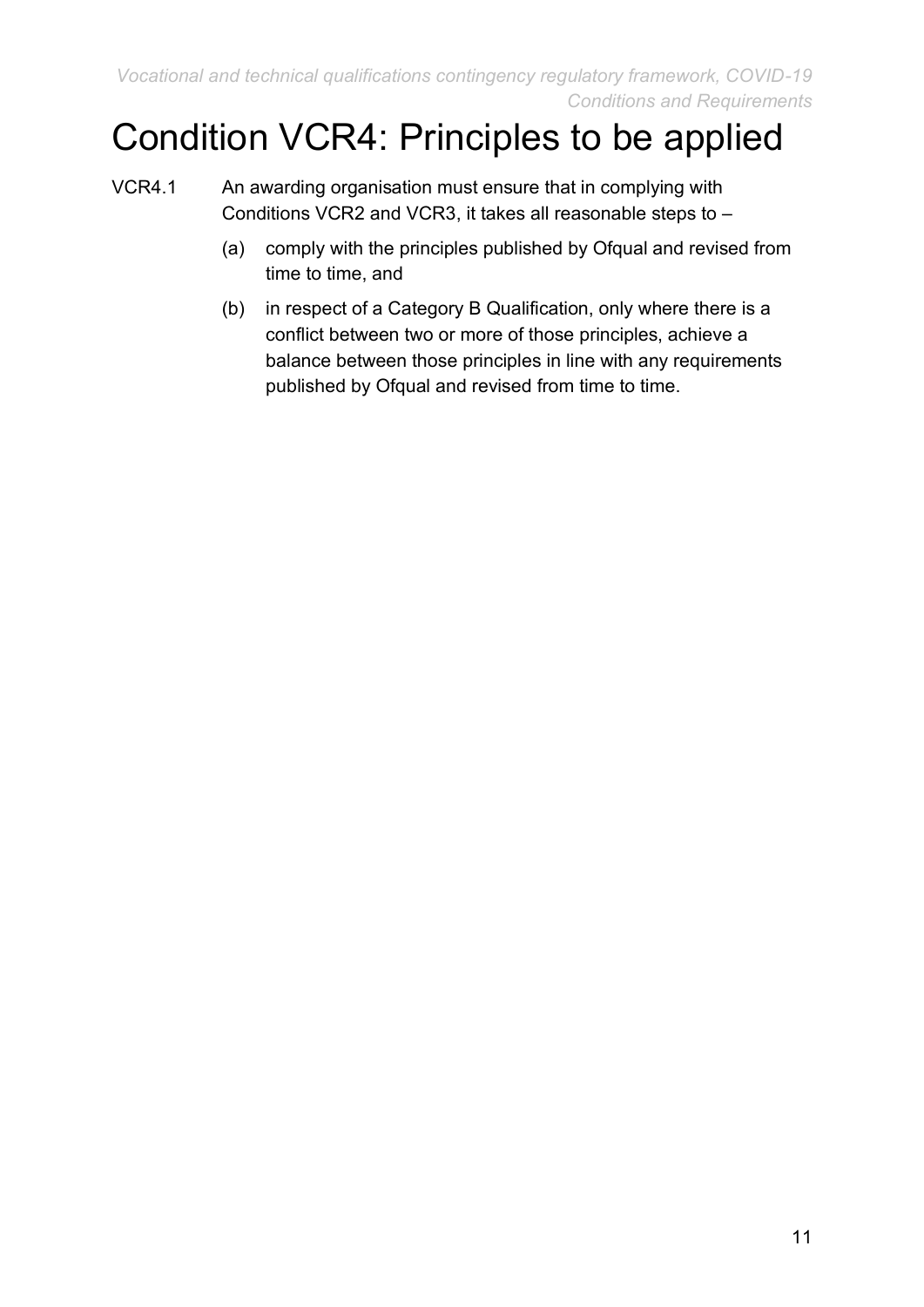# <span id="page-11-0"></span>Condition VCR5: Keeping a record of decision-making

- VCR5.1 In relation to a VTQ which it makes available, an awarding organisation must –
	- (a) in respect of a Category A Qualification, maintain a record, as relevant, of –
		- (i) the review undertaken under Condition VCR2.1(a) and its decision as to whether it is appropriate to Adapt the qualification under Condition VCR2.1(b),
		- (ii) the decisions it has made in Adapting the qualification in compliance with the requirements, and having regard to the guidance, published under Condition VCR2.2,
		- (iii) how it has complied with Condition VCR4.1,
		- (iv) the rationale for the decisions referred to in subparagraphs (i) to (iii) of this Condition, and
		- (v) any other information specified in any requirements that may be published by Ofqual and revised from time to time, and
	- (b) in respect of a Category B Qualification, maintain a record, as relevant, of –
		- (i) the reasons why it cannot provide a result in line with Condition VCR3,
		- (ii) the approach it has used to determine a result in line with the requirements published under Condition VCR3.4(a),
		- (iii) any decisions it has made in Adapting the qualification in compliance with the requirements, and having regard to the guidance, published under Condition VCR2.2,
		- (iv) how it has complied with Condition VCR4.1, including, in particular, how it has sought to balance compliance with the principles in line with Condition VCR4.1(b),
		- (v) the rationale for the decisions referred to in subparagraphs (i) to (iv) of this Condition, and
		- (vi) any other information specified in any requirements that may be published by Ofqual and revised from time to time, and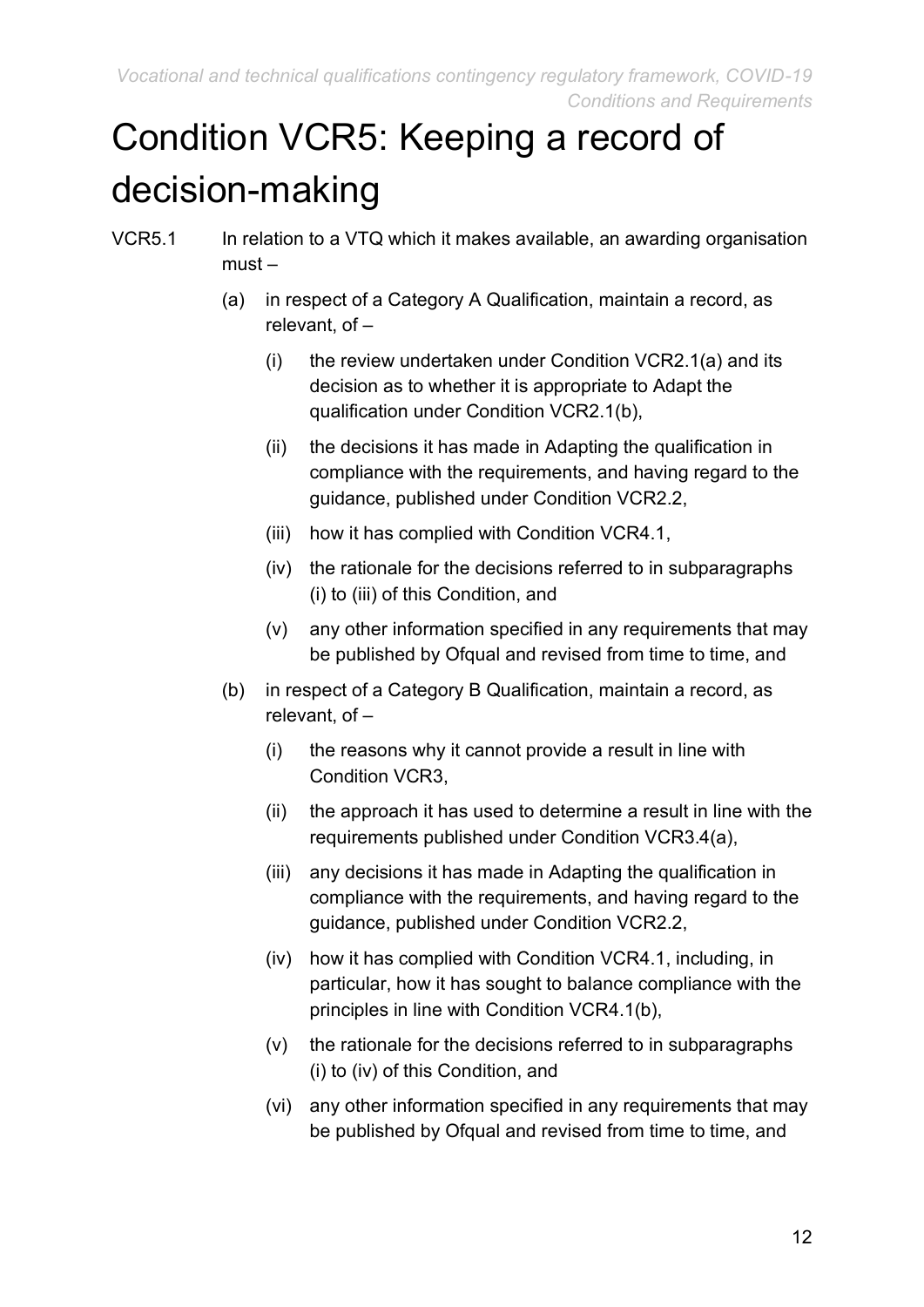- (c) maintain that record in a form specified in any requirements that may be published by Ofqual and revised from time to time, and
- (d) provide that record to Ofqual upon request.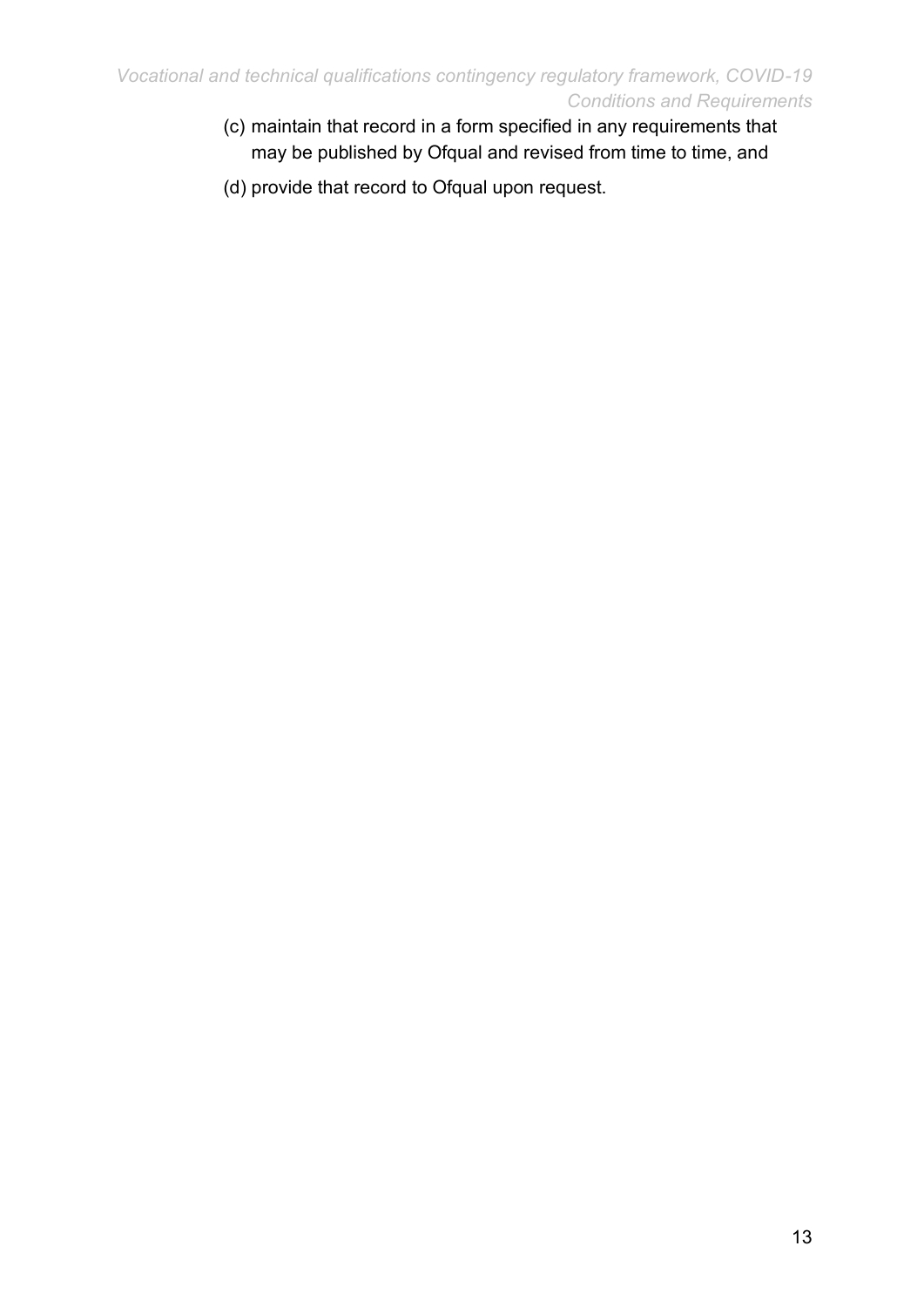# <span id="page-13-0"></span>Condition VCR6: Support, guidance and information to be provided to Centres

### <span id="page-13-1"></span>Support for Centres

- VCR6.1 An awarding organisation must
	- (a) provide effective guidance to a Centre
		- (i) which the Centre may reasonably require in relation to an Adapted assessment provided by the awarding organisation under Condition VCR2.1(b) or Condition VCR3.5, and
		- (ii) on the provision of any information that the awarding organisation requires from the Centre in order to comply with the requirements published under Condition VCR3.4(a), and
	- (b) provide clear and effective arrangements through which the Centre can liaise with the awarding organisation if it encounters difficulties in providing that information.

### <span id="page-13-2"></span>Information to be provided to Centres

- VCR6.2 In relation to a VTQ which it makes available, the approaches adopted by an awarding organisation to arrive at a result for a Learner under Conditions VCR2 and VCR3, as relevant, must be sufficiently transparent to –
	- (a) preserve public confidence in the qualification,
	- (b) meet the reasonable needs of Users of the qualification,
	- (c) allow Learners and Centres to consider whether to appeal under Condition 11
- VCR6.3 An awarding organisation must establish, maintain and comply with arrangements which –
	- (a) must require the information set out in Condition VCR6.4 to be provided upon request to –
		- (i) a Relevant Centre (on a Learner's behalf), and
		- (ii) a Private Candidate, and
	- (b) may require that information to be provided upon request to a Learner who is not a Private Candidate.
- VCR6.4 The information to be provided under those arrangements is –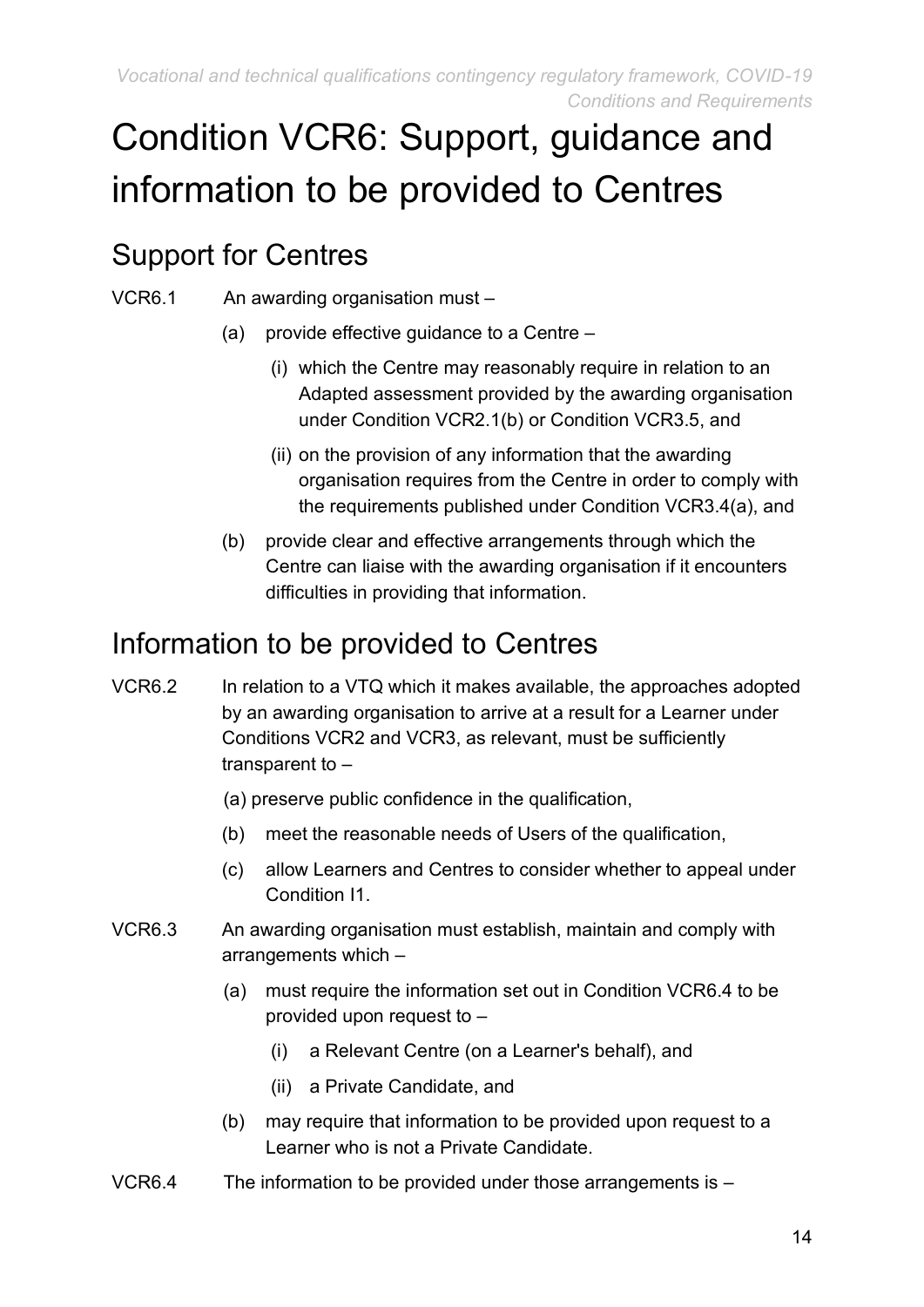- (a) the Adaptations that an awarding organisation has made to a VTQ in line with the requirements published under Condition VCR2.2, and
- (b) the information used to determine the result issued to a Learner in line with the requirements published under Condition VCR3.4(a).
- VCR6.5 The arrangements must
	- (a) provide sufficient information, and
	- (b) allow a reasonable time,

for Learners and Centres to consider whether to request an appeal under Condition I1.

- VCR6.6 The arrangements may
	- (a) provide that the awarding organisation shall only provide the relevant information on payment of a fee,
	- (b) specify other reasonable requirements for the making of a request for the information, and
	- (c) specify a time period during which the information must be requested.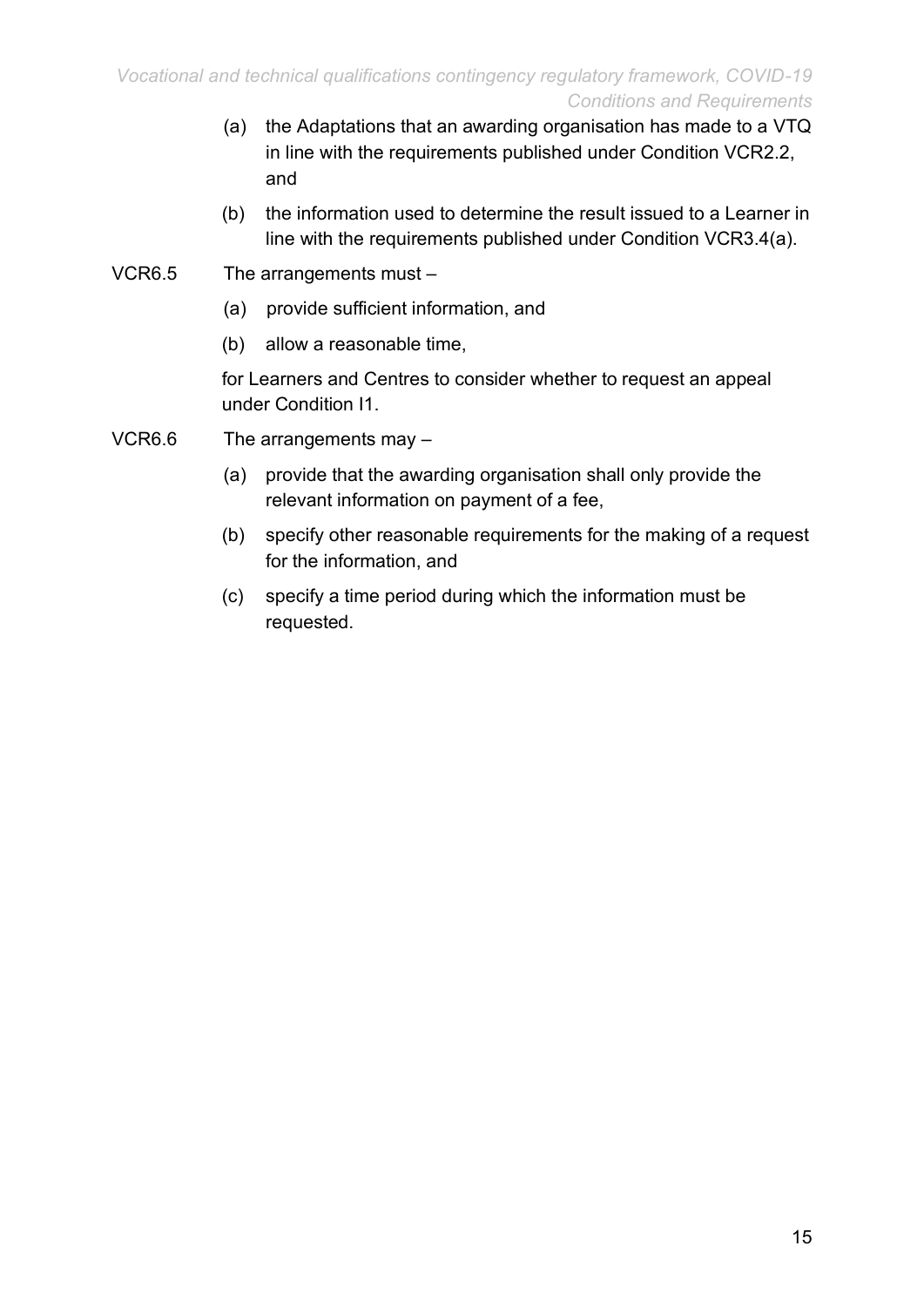*Vocational and technical qualifications contingency regulatory framework, COVID-19 Conditions and Requirements*

## <span id="page-15-0"></span>Condition VCR7: Appeals

- VCR7.1 Condition TQ1.1(c) does not apply to a Technical Qualification which an awarding organisation makes available (and Condition I1 therefore applies to such a qualification) in circumstances where that qualification is designated as a Category B Qualification.
- VCR7.2 Condition I1.2(d) does not apply to any appeal in respect of a result for a Category B Qualification where an awarding organisation follows the approach to appeals set out in the General Qualifications Alternative Awarding Framework.
- VCR7.3 Where an awarding organisation discovers through an appeals process that any result which it has issued is incorrect it must –
	- (a) consider whether it is appropriate to correct that result, having regard to the guidance issued by Ofqual under Condition H6.3(b)(i), and
	- (b) correct that result where it considers it appropriate to do so.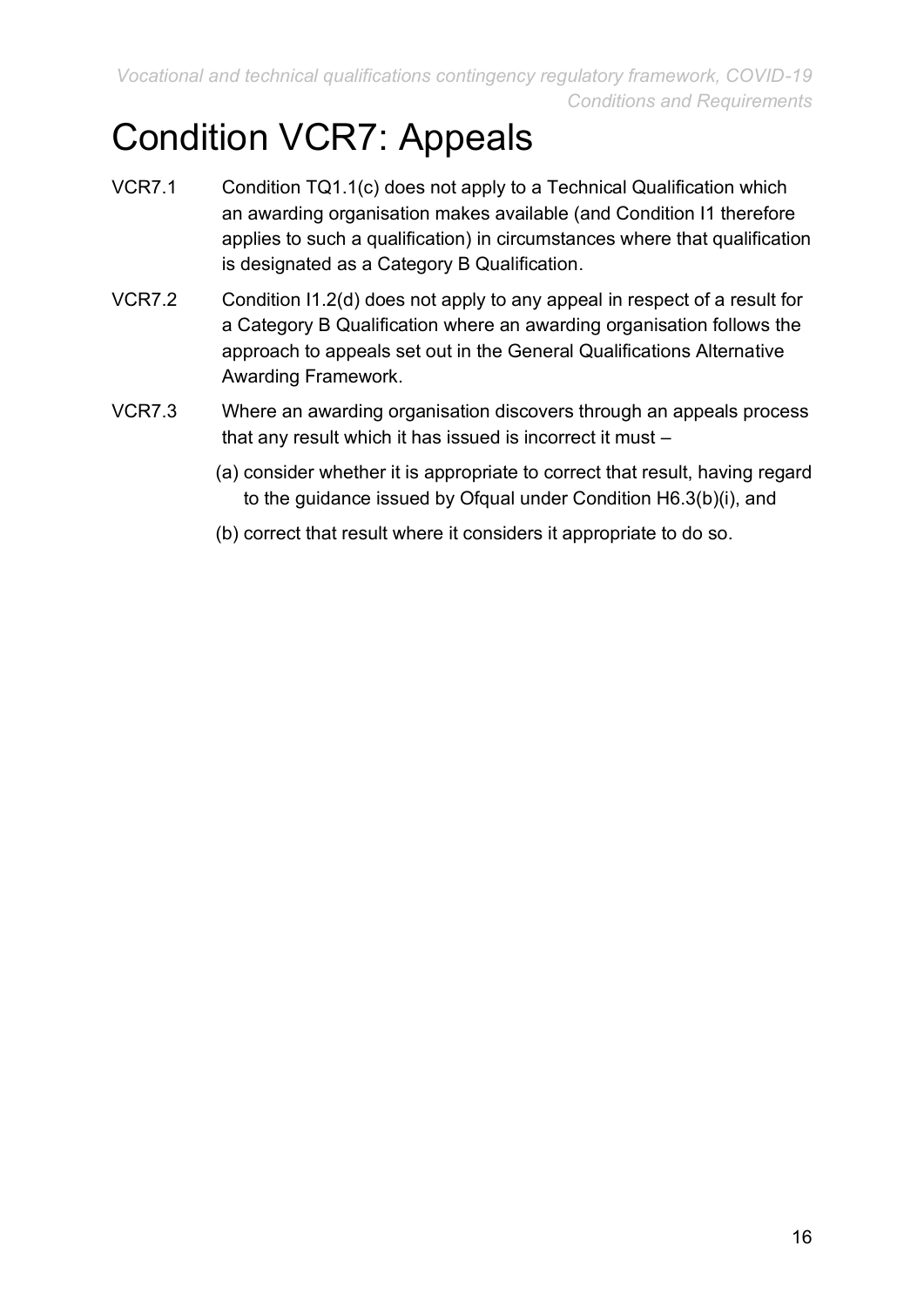*Vocational and technical qualifications contingency regulatory framework, COVID-19 Conditions and Requirements*

# <span id="page-16-0"></span>Condition VCR8: Additional Assessment opportunity

- VCR8.1 In respect of the assessments to be taken for a Category B Qualification which it makes available, an awarding organisation must ensure that –
	- (a) where it normally provides an opportunity between 1 September and 31 January of an academic year for Learners to take those assessments, it takes all reasonable steps to provide that opportunity in 2021 to each Learner –
		- (i) to whom it would normally provide that opportunity,
		- (ii) who was issued with a result under the VCR Conditions, and
		- (iii) who was or is registered to take an assessment, between 1 August 2020 and 31 August 2021, that would have led to a result being issued, but was not issued with a result, and
	- (b) where it does not normally provide an opportunity between September and January of an academic year for Learners to complete those assessments, it provides such an opportunity in 2021 to those Learners set out in Condition VCR8.1(a) where it reasonably considers that sufficient demand for that opportunity exists.
- VCR8.2 The requirement in Condition VCR8.1(b) does not apply where an awarding organisation reasonably considers that providing that opportunity would be –
	- (a) impracticable, or
	- (b) would create a disproportionate burden on the awarding organisation or Centres.
- VCR8.3 An awarding organisation must seek to ensure that its approach to an assessment provided under Condition VCR8.1 –
	- (a) minimises burdens as far as possible, and
	- (b) is as deliverable as possible, including by Centres and Teachers.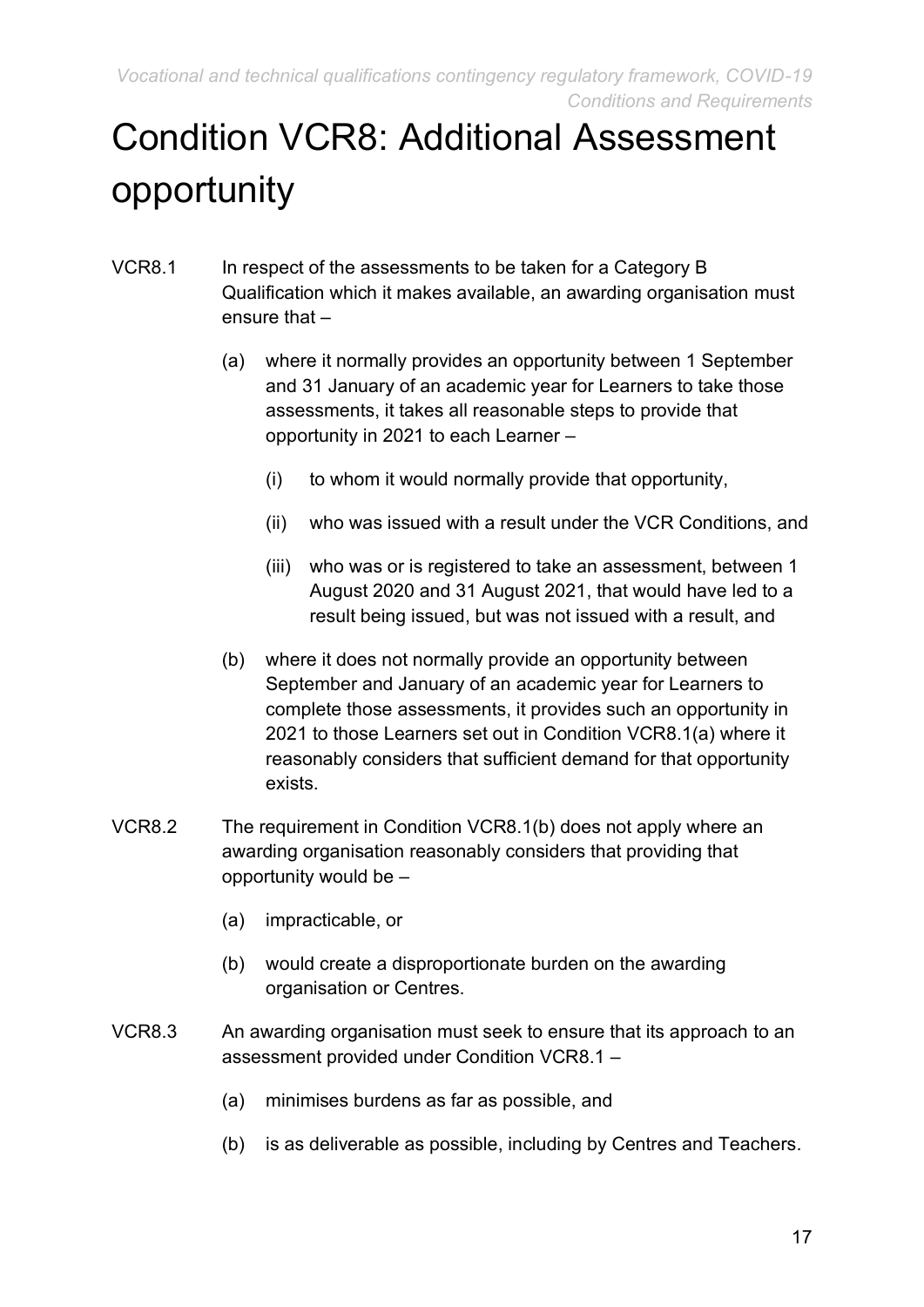- VCR8.4 An awarding organisation must comply with any requirements specified to it by Ofqual in relation to the provision of assessment opportunities for VTQs.
- VCR8.5 In respect of each assessment it delivers under Conditions VCR8.1 and VCR8.3 –
	- (a) an awarding organisation must treat the qualification to which that assessment relates as a Category A Qualification for the purposes of compliance with Conditions VCR2 and VCR4 to VCR6, and
	- (b) Conditions VCR3 and VCR7 do not apply.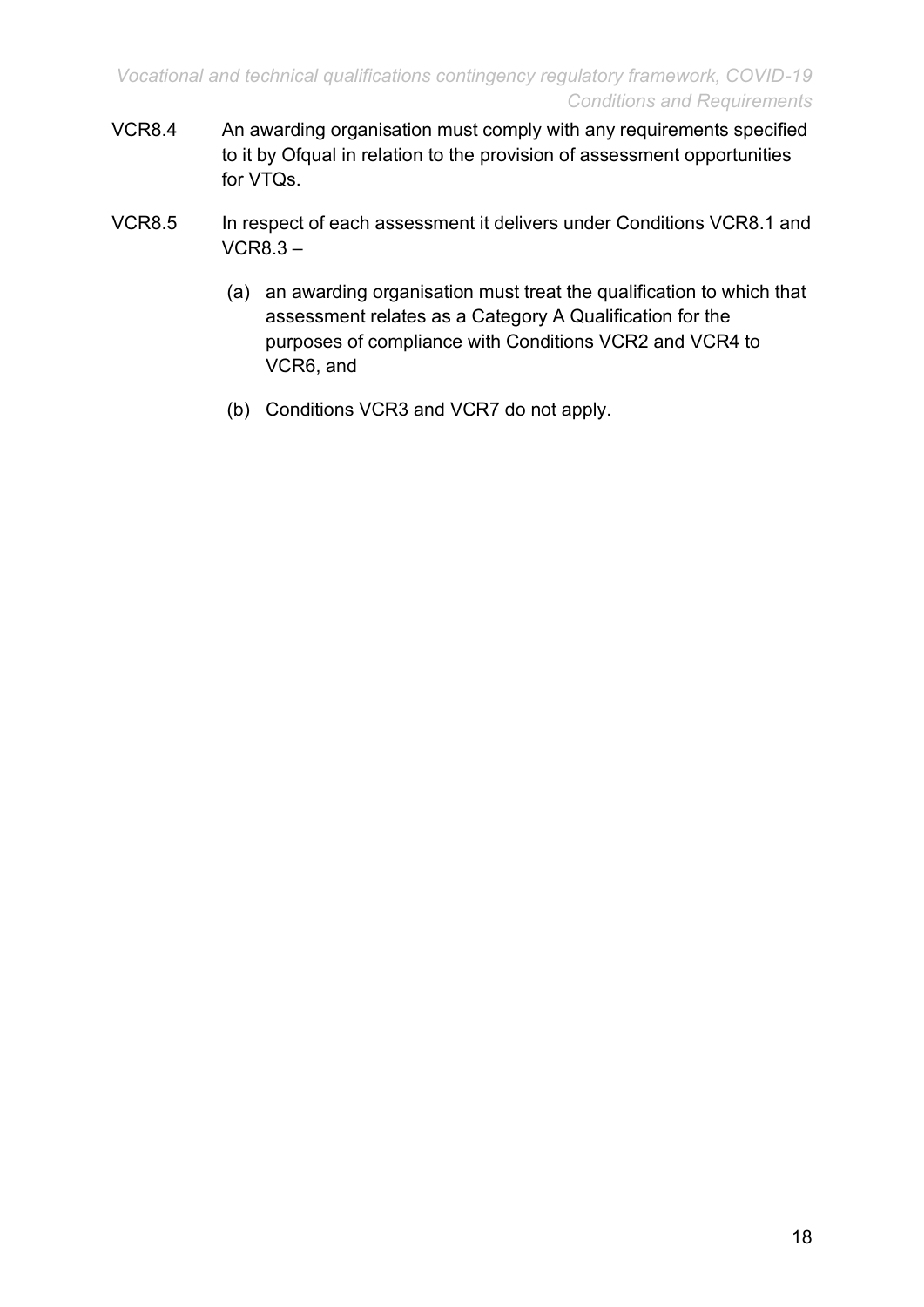# <span id="page-18-0"></span>Condition VCR9: Technical Advice **Notices**

- VCR9.1 An awarding organisation must -
	- (a) have regard to any Technical Advice Notice issued by Ofqual to the awarding organisation, and
	- (b) notify Ofqual of how it has complied with Condition VCR9.1 within the timescale specified in that Technical Advice Notice.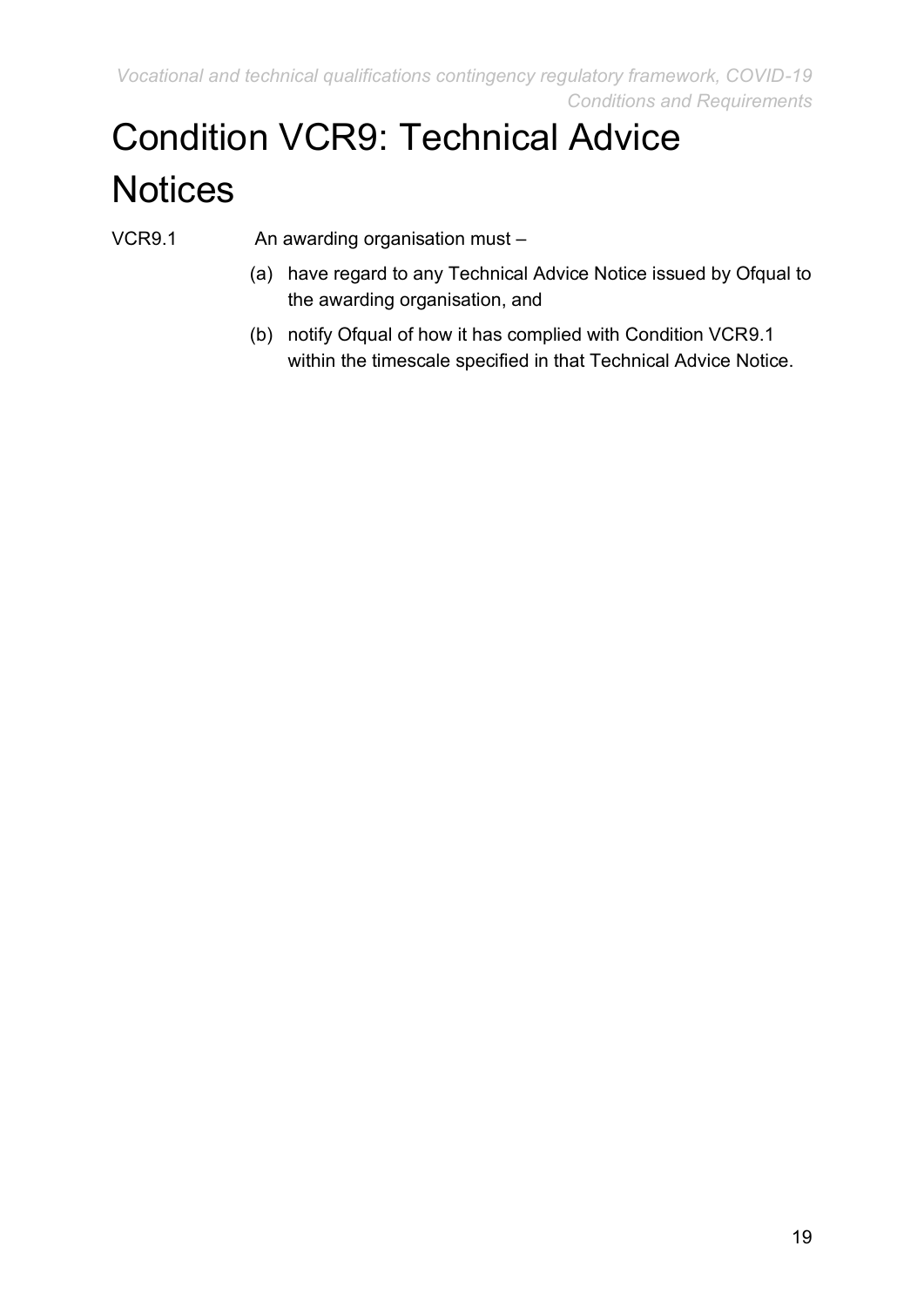# <span id="page-19-0"></span>Requirements in relation to the Adaptation of VTQs

Condition VCR2.2(a) allows us to specify requirements and guidance in relation to the Adaptation of VTQs.

We set out our requirements in relation to the Adaptation of VTQs below. These requirements apply to Category A Qualifications under Condition VCR2.2(a) and to Category B Qualifications under Condition VCR3.5(a).

### <span id="page-19-1"></span>General requirements in relation to Adaptations

There are a number of ways in which an awarding organisation may make changes to a VTQ which it makes available in order to –

- (a) in relation to Category A Qualifications, mitigate any disruption caused by the coronavirus (COVID-19) pandemic to teaching, learning and assessment for Learners taking the qualification, and
- (b) in relation to Category B Qualifications, maximise the number of Learners that receive results.

These include –

- (a) making more teaching and learning time available, for example by considering alternative conditions under which assessments could take place so that they do not all need to be directly supervised, or by streamlining assessments,
- (b) changing the way in which assessments are delivered, for example by using an online rather than paper-based test, or carrying out an assessment remotely rather than face-to-face,
- (c) adapting assessment methods to take account of social distancing and public health guidance, for example by using a practical simulation in place of an observation, or professional discussion in place of a practical demonstration,
- (d) changing Invigilation requirements, for example by allowing the use of online Invigilation so that assessments can take place in a wider range of settings,
- (e) waiving or adjusting work experience or placement requirements, for example allowing Learners to undertake a shorter period of work experience, or
- (f) changing the way in which a qualification is quality assured, for example by allowing for standardisation or Centre Assessment Standards Scrutiny to take place remotely or on-line.

In all cases, an awarding organisation must ensure that any Adaptations that it makes to a VTQ are in line with the principles set out under Condition VCR4.1.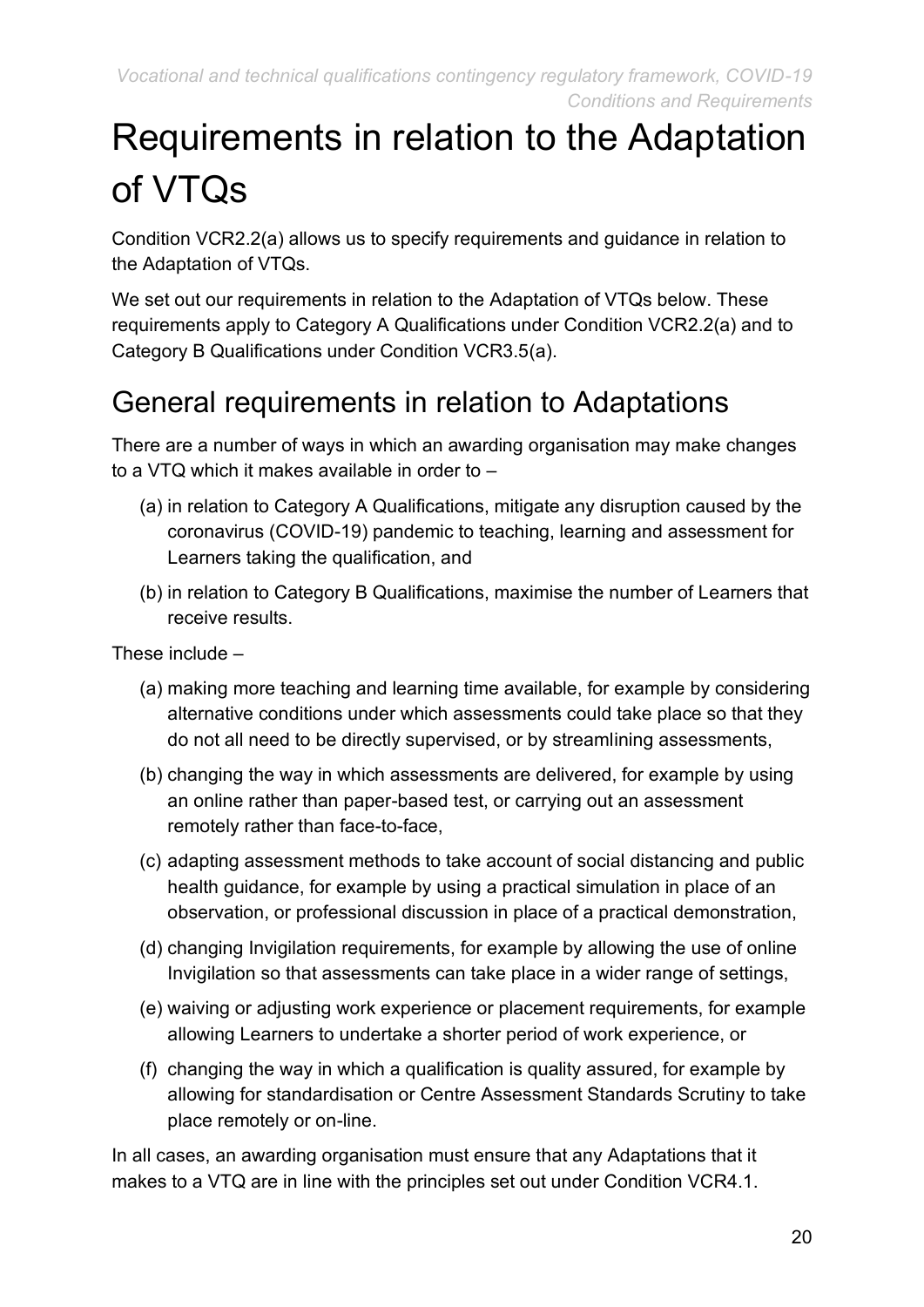In particular, an awarding organisation must take all reasonable steps to minimise risks to Validity by ensuring that coverage of the key areas of the construct of the qualification is retained within any Adapted assessment.

Where a qualification contains Components that are required to show occupational competence for employment or apprenticeships, and those Components cannot be Validly Adapted and must therefore be delayed, the qualification overall cannot be awarded until those Components are completed.

An awarding organisation must act only within the limits of its capacity and capability.

### <span id="page-20-0"></span>Equalities considerations

In all cases, an awarding organisation must comply with the requirements of Condition D2 (Accessibility of qualifications) and Condition G6 (Arrangements for reasonable adjustments).

Likewise, an awarding organisation must ensure that in making any Adaptations to an assessment for a VTQ which it makes available it Minimises Bias, as far as possible.

## <span id="page-20-1"></span>Occupational and professional qualifications and licences to practise

Where a VTQ, or a Component of a VTQ, that it makes available acts as a licence to practise, or is used to give access to a particular profession, an awarding organisation must ensure that it strikes an appropriate balance between –

- (a) maintaining the Validity of the qualification in order to meet its objective, and
- (b) making Adaptations to assessments in order to provide the mitigation outlined in Condition VCR2.1.

In relation to such qualifications, an awarding organisation should err on the side of maintaining the Validity of the qualification, even where this means that it is not possible to provide assessments.

We recognise that, depending on the objective of the qualification and the uses to which it is put, professional and sector regulatory and oversight bodies may potentially have a view on permissible Adaptations or other approaches to be taken. They may also play a role in ensuring consistent approaches across awarding organisations offering similar qualifications, or which have a similar objective.

In considering any Adaptations to a VTQ that it makes available, an awarding organisation must have regard to any specific requirements or guidance issued by any relevant professional or sector body.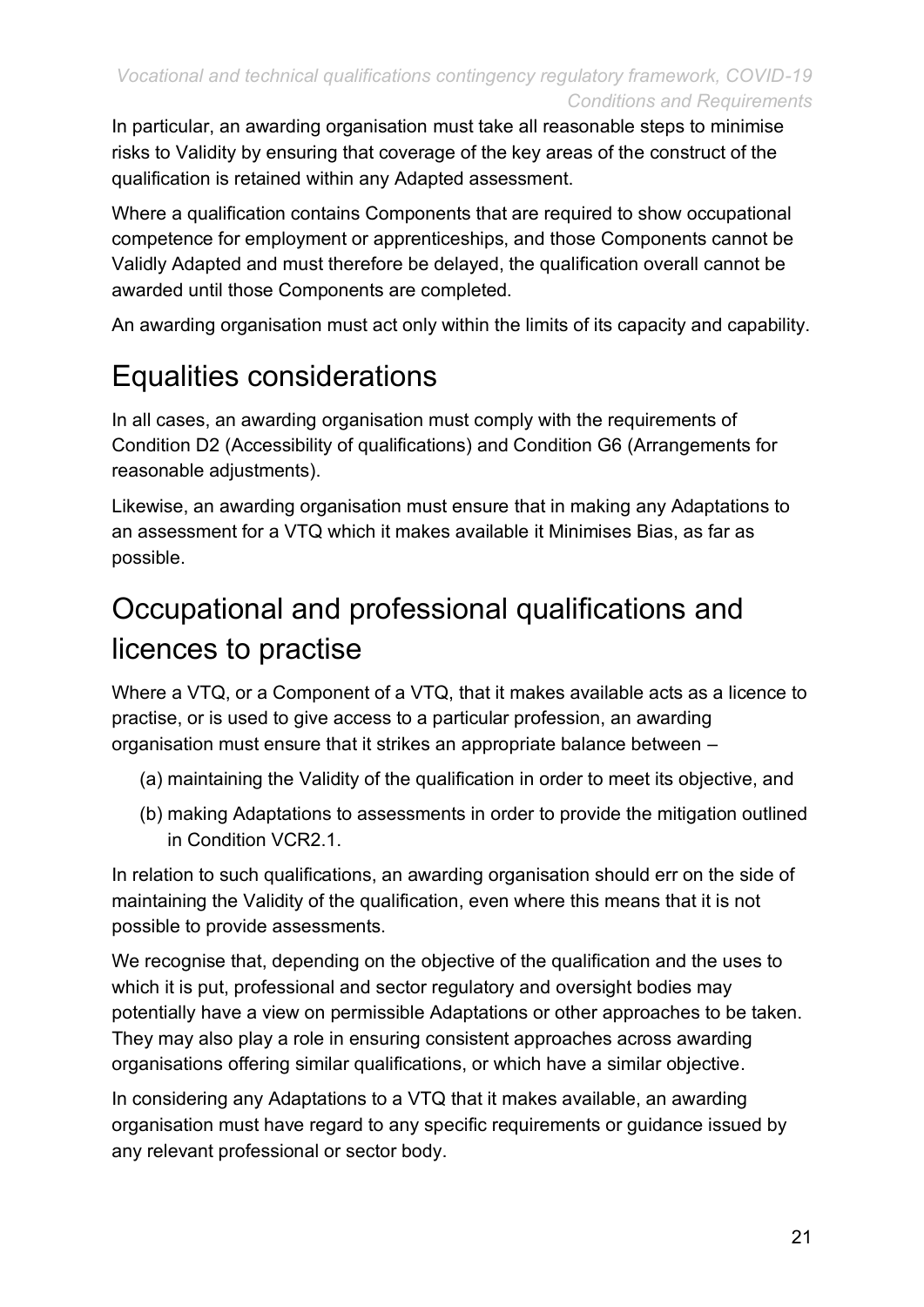An awarding organisation must not seek to follow the requirements and guidance issued by such a body where doing so would breach the principles set out under Condition VCR4.1.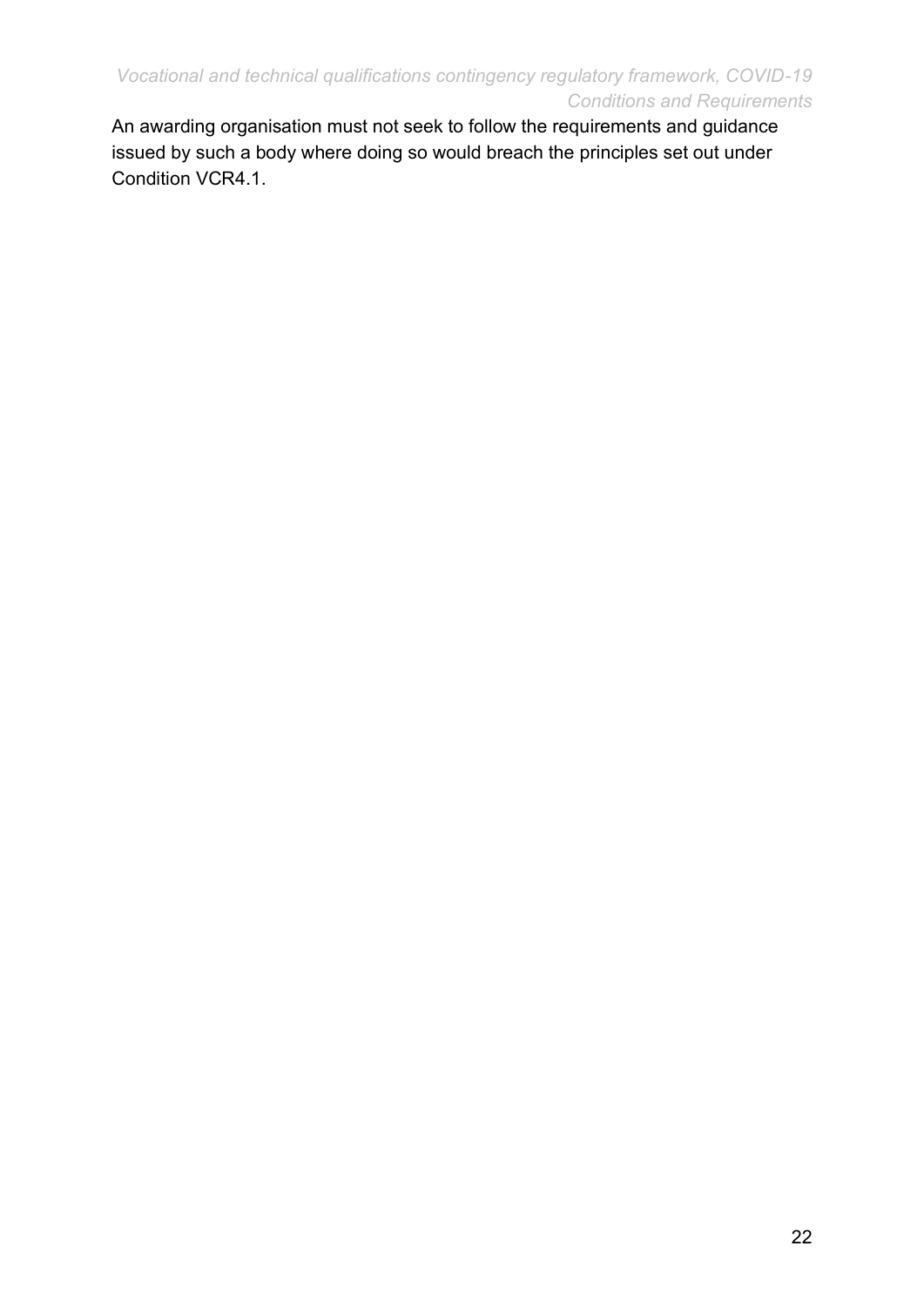# <span id="page-22-0"></span>Requirements in relation to the determination of results for Category B **Qualifications**

Condition VCR3.4(a) allows us to specify requirements and guidance in relation to the determination of results to be issued for Category B Qualifications.

We set out those requirements below.

## <span id="page-22-1"></span>Overall approach to awarding

In considering its overall approach to awarding for a Category B Qualification that it makes available, an awarding organisation must –

- (a) take into consideration the characteristics of the qualification, including purpose, use, size, structure, and delivery approach,
- (b) take into consideration the rationale for awarding when not all assessments are completed, such as disruption to teaching and learning, and compliance with public health and safety guidance, and
- (c) in light of the above, where relevant, decide the extent to which it is possible and appropriate to align the approach to awarding used for qualifications under the General Qualifications Alternative Awarding Framework (GQAA).

### <span id="page-22-2"></span>Determination of results

In considering its overall approach to the determination of results for a Category B Qualification that it makes available, an awarding organisation must go through the stages set out below.

#### *Identification of sources of information*

For each Category B Qualification that it makes available, and for each Learner taking it, an awarding organisation must –

(a) identify the relevant sources of information that are both currently available and potentially available in respect of the qualification as a whole and/or for each assessment (for example, Qualification Level Teacher Assessed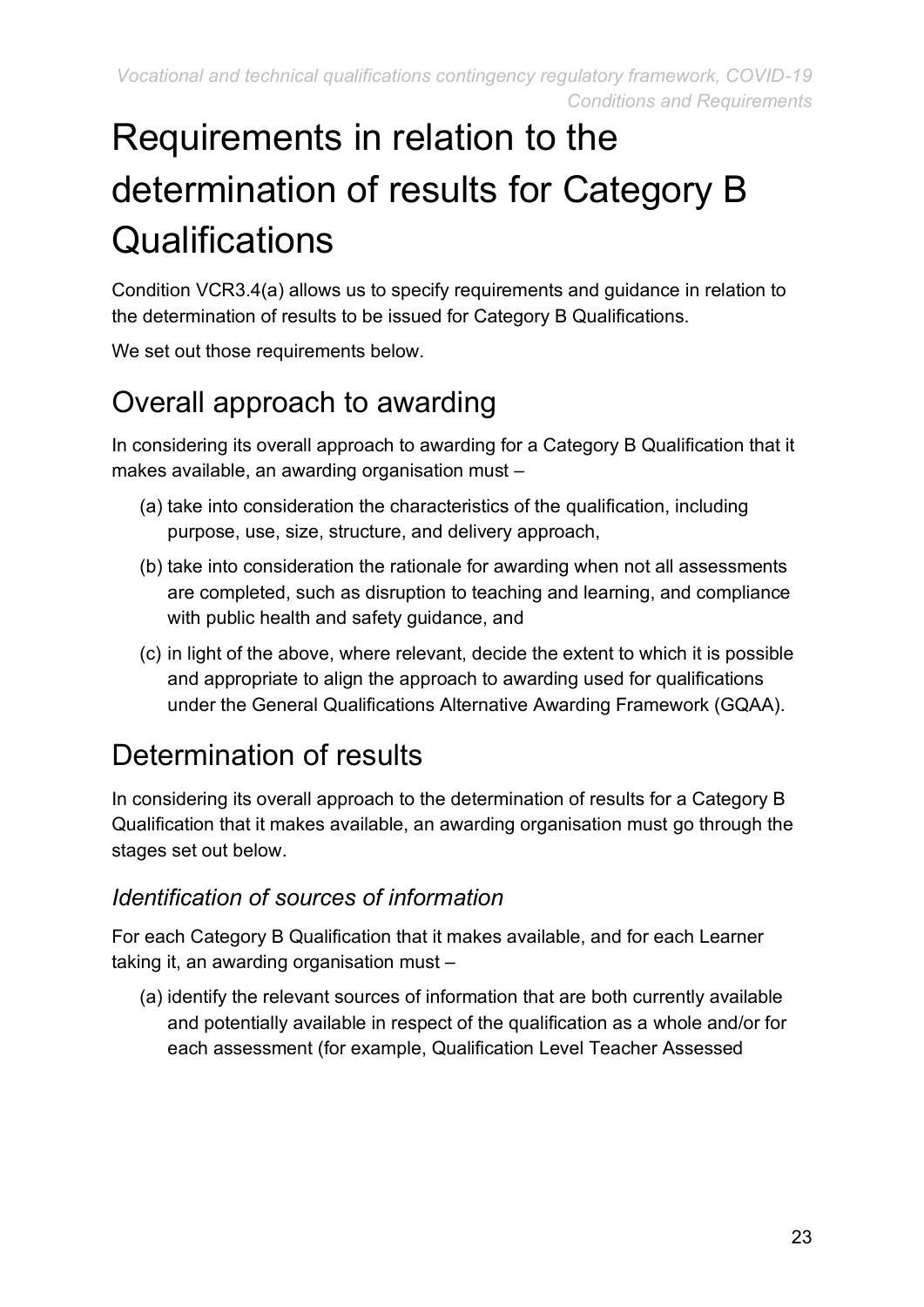Grades<sup>1</sup>, Component Level Teacher Assessed Grades<sup>2</sup> (together 'Teacher Assessed Grades'), or banked Component results), and

(b) consider the use to which that information may be put in relation to the determination of results in respect of the qualification as a whole and/or for each assessment.

Some sources of information that may be used for the determination of individual results, and some factors relevant to deciding their role, are described in Table 1 as set out in the guidance published under Condition VCR3.4(b).

#### *Developing an approach*

Once an awarding organisation has identified and considered the sources of information available to it, or which it can secure within the required timeframe, it must develop an approach comprising the following two elements –

- (a) The initial determination of each Learner's result.
- (b) A quality assurance check on that initial determination.

### *Minimum evidential threshold required by an awarding organisation to determine a result*

Having identified the relevant sources of information, an awarding organisation must ensure that its approach leads to results that are sufficiently Valid and Reliable. This means that there is –

- (a) appropriate evidence available to Centres upon which to base a Teacher Assessed Grade, and/or
- (b) sufficient banked Component data.

Unless there are sufficient sources of information, an awarding organisation should conclude that it is unable to issue a result which has sufficient Validity and Reliability to meet Principles B1 and B2 as set out under Condition VCR4.1. In such cases, under Condition VCR5.1(b)(i), an awarding organisation must keep a record of why it considers that the minimum evidential threshold is not met in relation to the relevant Learners.

<sup>&</sup>lt;sup>1</sup> In these requirements, a 'Qualification Level Teacher Assessed Grade' means information provided by a Centre in relation to a Learner's performance at qualification level.

<sup>&</sup>lt;sup>2</sup> In these requirements, a 'Component Level Teacher Assessed Grade' means information provided by a Centre in relation to a Learner's performance at individual Component level.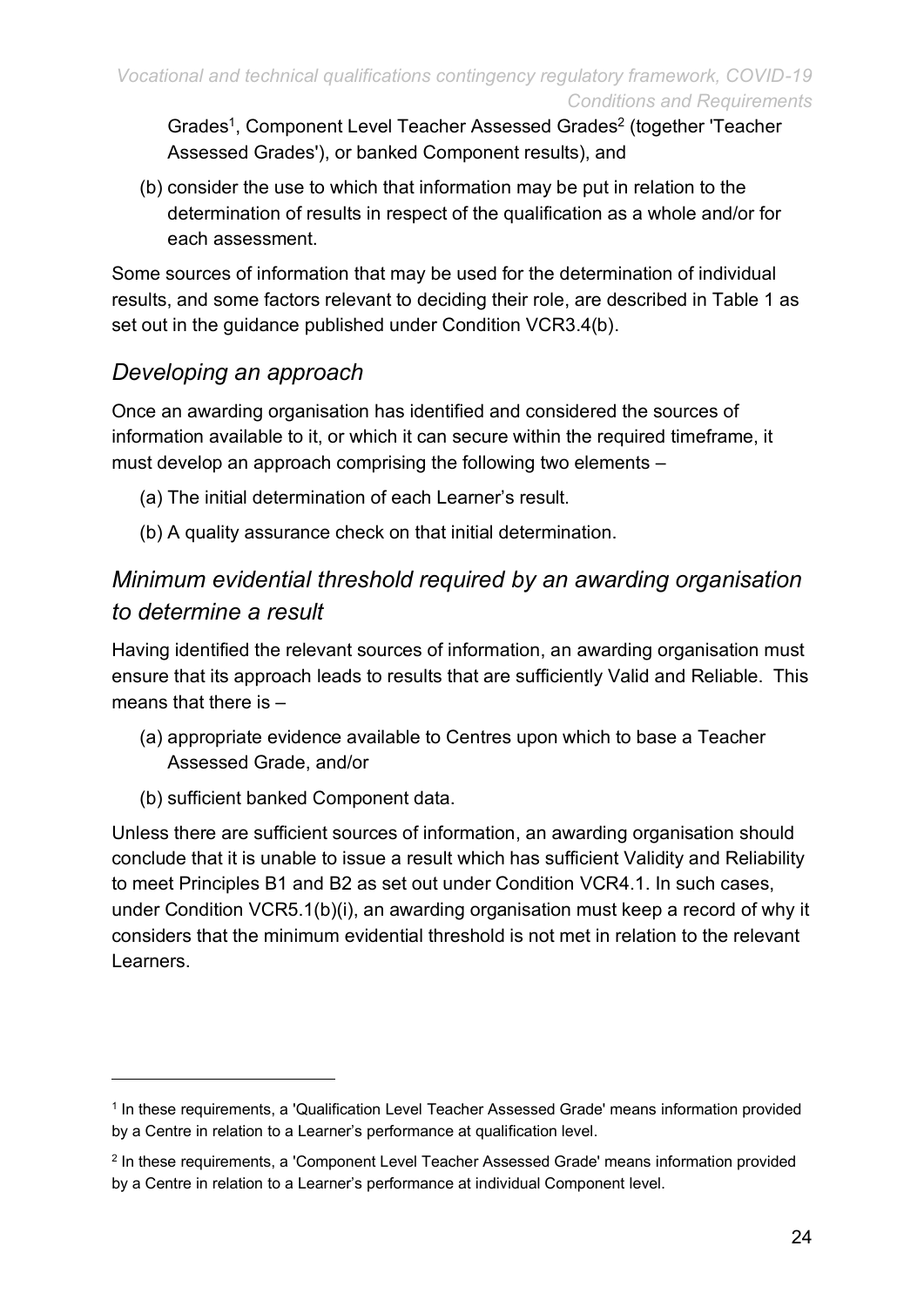In relation to Teacher Assessed Grades, an awarding organisation should set out clear expectations in relation to how those grades should be determined as set out in the next section.

### *Guidance for Centres regarding Teacher Assessed Grades*

Where Teacher Assessed Grades will form the basis of a result, an awarding organisation must –

- (a) request a Centre to provide a result in respect of each Category B Qualification or assessment for that qualification for each Learner at the Centre, or Private Candidate working with the Centre, to whom the awarding organisation is required to issue a result under Condition VCR3.1,
- (b) take all reasonable steps to ensure that Centres judge the Teacher Assessed Grade against the standard set for the qualification in previous years in which assessments took place, and,
- (c) take all reasonable steps to ensure that the Teacher Assessed Grade is based on the Centre's judgement as to the individual Learner's actual level of attainment based on appropriate evidence.

The evidence considered by a Centre may include the following –

- (a) Performance on any assessment for the qualification even if this has not been fully completed. Where relevant, an awarding organisation should encourage Centres to support Learners to complete internal assessment<sup>3</sup> as far as possible, and for Centres to mark those assessments.
- (b) Performance on any class or homework assessments and mock exams taken over the course of study.
- (c) Records of the Learner's performance over the course of study in the relevant qualification, including, for example, progress review data, classwork, and/or participation in practical activities, demonstrations and performances.
- (d) Any other relevant evidence.

An awarding organisation must take all reasonable steps to ensure that the evidence which is used to support a Teacher Assessed Grade is retained by the Centre until 6 months after the date of the issue of the result, or the conclusion of any appeal in relation to that result, whichever is later.

An awarding organisation must take all reasonable steps to ensure that, as far as possible, a Centre –

 $3$  In these requirements, an 'internal assessment' is an assessment which is marked by a Centre and then subject to Moderation or verification by the awarding organisation.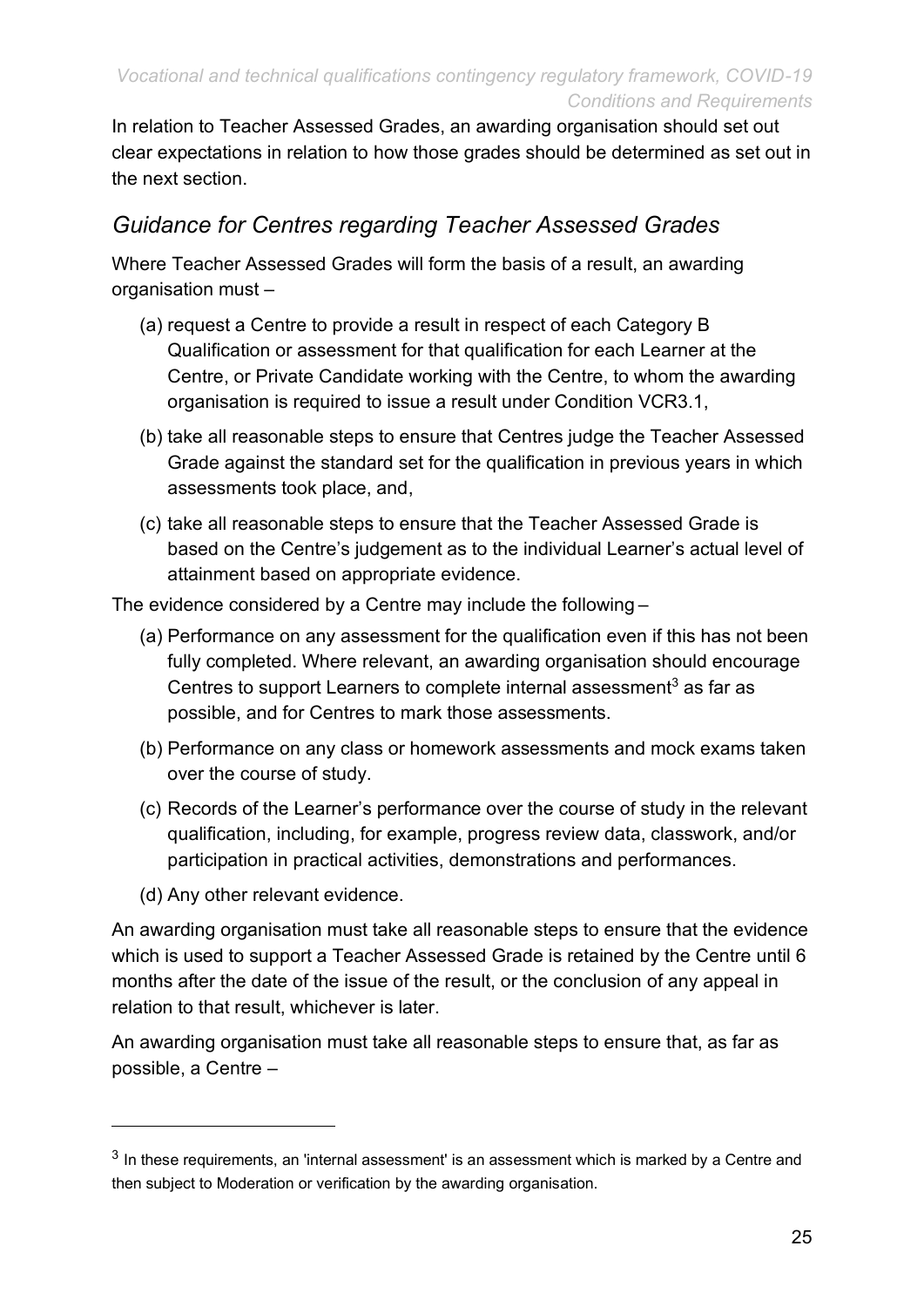- (a) is consistent in the judgements that it uses to arrive at its Teacher Assessed Grades for Learners taking the same qualification (e.g. through the provision of exemplification materials, or other support materials),
- (b) is consistent in the evidence that it uses to arrive at its Teacher Assessed Grades for Learners taking the same qualification (e.g. through the provision of guidance by the awarding organisation on the evaluation of evidence),
- (c) is satisfied that the evidence it uses can be authenticated as having been generated by the relevant Learner, and where appropriate, under any required conditions specified by the awarding organisation,
- (d) in relation to any Learner who has been granted Special Consideration, takes that Special Consideration into account,
- (e) in relation to any Learner who has an agreed Reasonable Adjustment, takes into account the impact on that Learner of any lack of that adjustment in producing any evidence which is used to inform the Teacher Assessed Grade for that Learner, and
- (f) based on clear guidance supplied by the Awarding Organisation under Condition VCR6.1(a)(ii), is satisfied the evidence is sufficient to support a grade.

#### *Internal quality assurance of Teacher Assessed Grades*

An awarding organisation must take all reasonable steps to ensure that a Centre has in place, and complies with, effective arrangements to quality assure its Teacher Assessed Grades before submitting them to the awarding organisation.

An awarding organisation must take all reasonable steps to ensure that the arrangements that a Centre has in place in relation to internal quality assurance include –

- (a) a clear approach to making judgements in relation to each Teacher Assessed Grade, including how evidence will be used, and
- (b) a high-level cross-check of the Teacher Assessed Grades against results for previous cohorts at the Centre who took assessments for the same qualification in previous years to provide an indication that Teacher Assessed Grades overall are not overly lenient or harsh by comparison with those results from previous years.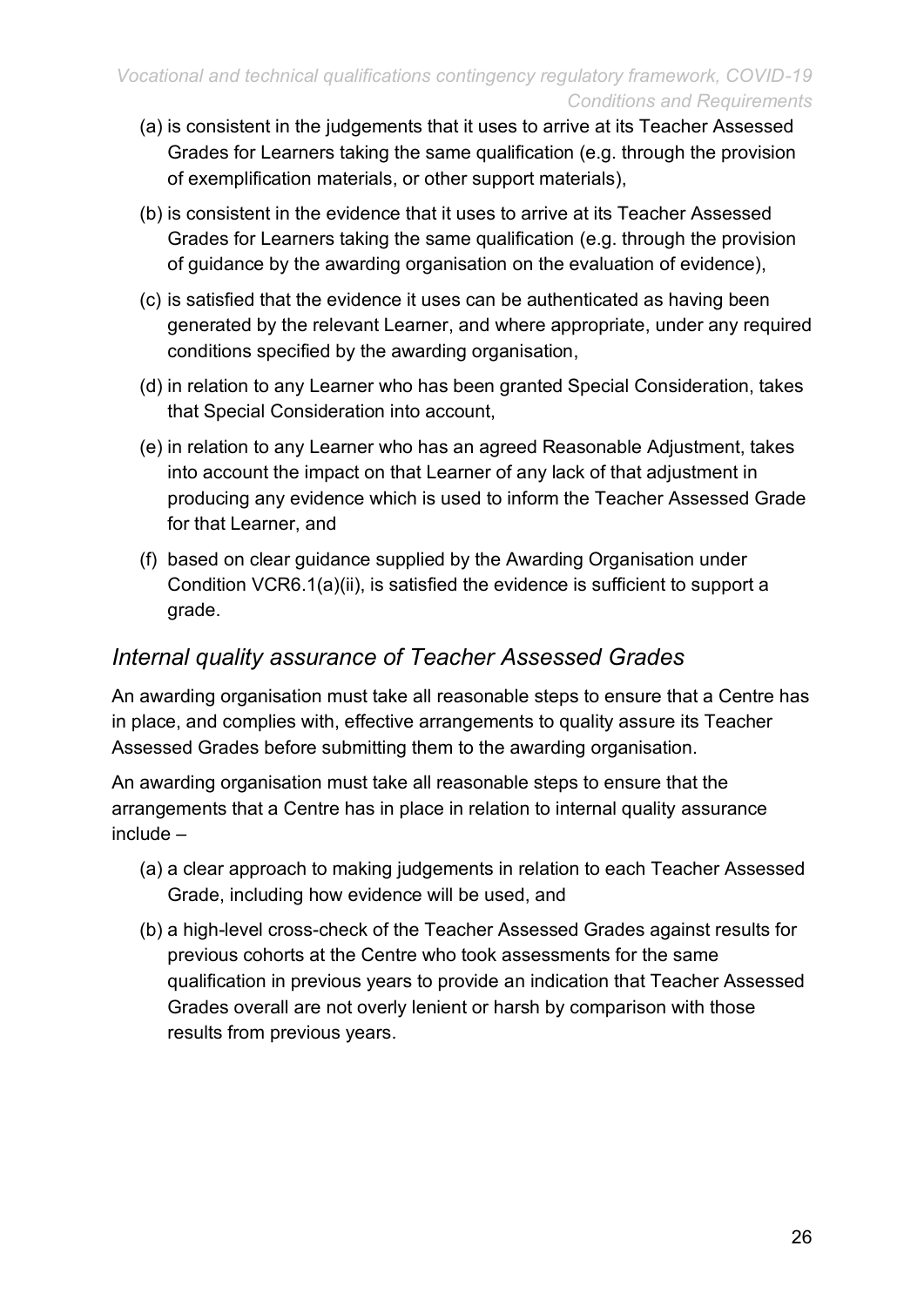In particular, an awarding organisation must take all reasonable steps to ensure that the Teacher Assessed Grade has been reviewed by both –

- (a) subject Teachers or Assessors, and
- (b) the relevant head of department or equivalent or, where there is no person in such a role, the head of Centre or equivalent.

Whereas data from previous years can potentially provide a useful high-level crosscheck on overall grading patterns to ensure that objectivity is being maintained, each Learner's Teacher Assessed Grade should be determined by the specific performance of that student in relation to the relevant qualification.

As part of the guidance provided under Condition VCR6.1(a)(ii), an awarding organisation must provide guidance for Centres on internal quality assurance.

### *External quality assurance by awarding organisations of Teacher Assessed Grades*

An awarding organisation must ensure that it has in place, and complies with, effective arrangements that allow it to undertake quality assurance of Teacher Assessed Grades.

An awarding organisation must draw on a range of information to guide the approach it takes to quality assure Teacher Assessed Grades. This information will include, where relevant and available:

- (a) historical Centre results data,
- (b) Centre risk profiles, and
- (c) the plausibility of results based upon banked Component data.

An awarding organisation must take all reasonable steps to ensure that the approach a Centre has used to determine a Teacher Assessed Grade is based on appropriate evidence and is in line with the guidance it has provided to its Centres.

Where an awarding organisation considers it necessary for the purposes of conducting its quality assurance, an awarding organisation must:

- (a) require the Centre to provide information to support its results profile, e.g. in comparison to past performance,
- (b) require the Centre to provide details of its approach to internal quality assurance, and
- (c) sample the evidence on which Teacher Assessed Grades are based.

An awarding organisation must not issue a result where any issues identified as part of its quality assurance have not been resolved to the awarding organisation's satisfaction.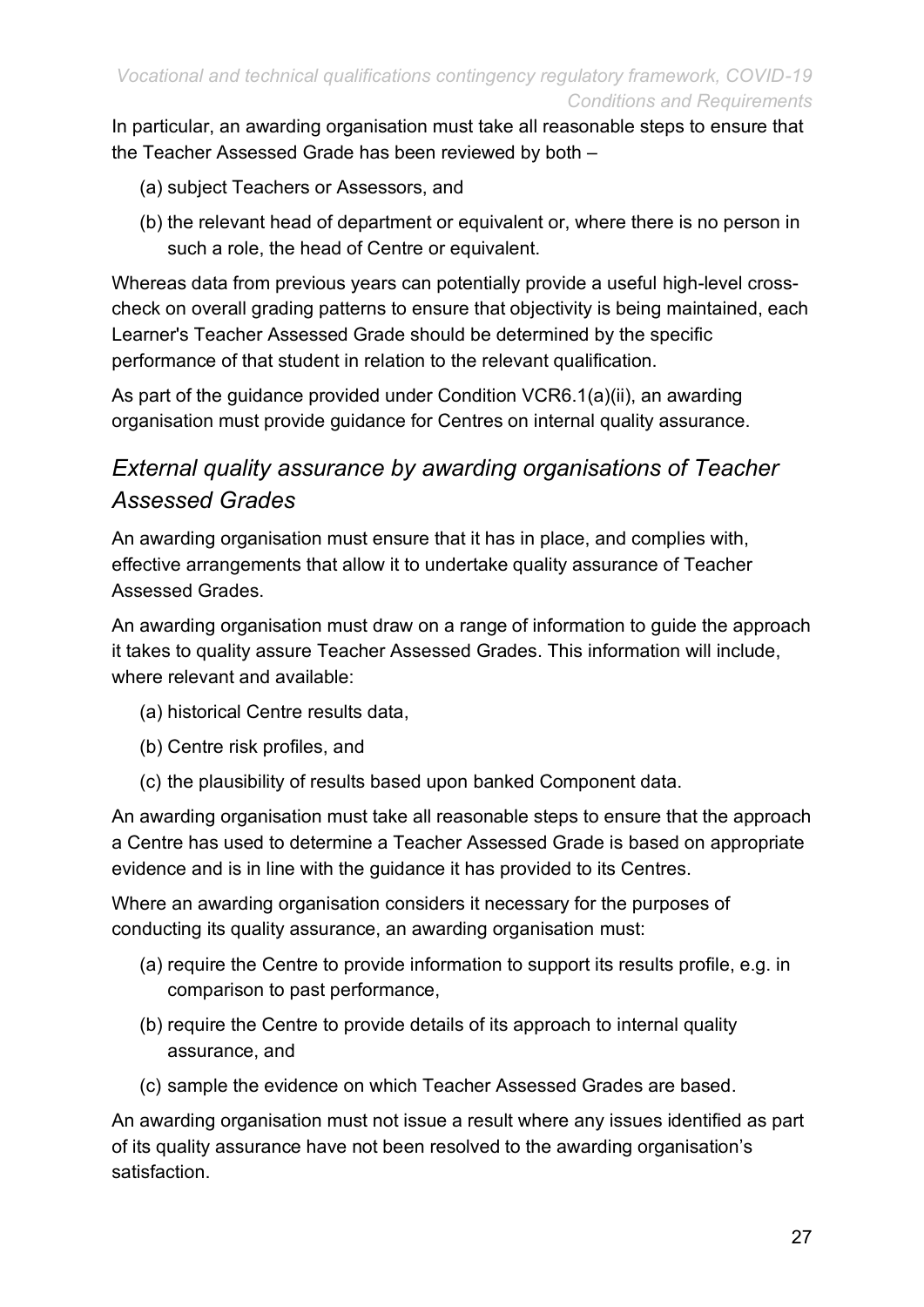#### *Providing guidance to Centres on how results will be determined*

Under Condition VCR6.1(a)(ii), an awarding organisation must provide effective guidance to a Centre on the provision of any information that the awarding organisation requires it to provide in order to determine results.

For each Category B Qualification which it makes available, an awarding organisation must provide guidance for Centres which explains –

- (a) the sources of information required to meet the minimum evidential threshold for the determination of results,
- (b) how that information will be used to determine results for certificating and noncertificating Learners,
- (c) the Centre's role in relation to the evidence that will be needed to determine the initial Teacher Assessed Grade, where relevant,
- (d) the internal quality assurance arrangements expected of Centres,
- (e) what information must be provided by the Centre to the awarding organisation, and by when, to support the delivery of results to the agreed schedule,
- (f) how the awarding organisation will quality assure the initial Teacher Assessed Grade, where relevant, and
- (g) the basis and process for appeals.

#### *Taking account of differences in available evidence for Learners taking the same qualification*

For certain Category B Qualifications, even where evidence does meet the threshold, the range of evidence may not be uniform for all Learners, particularly where there is variability in -

- (a) the impact of the coronavirus (COVID-19) pandemic on teaching, learning and assessment,
- (b) how the course of teaching for a qualification is delivered by Centres,
- (c) the point at which Learners are entered for assessments during the course of study,
- (d) the impact on Learners of taking assessments during January, or
- (e) how normal quality assurance is carried out by the awarding organisation.

For example, some Learners may have taken a much higher proportion of the required assessments for a qualification than other Learners, even within the same Centre or class.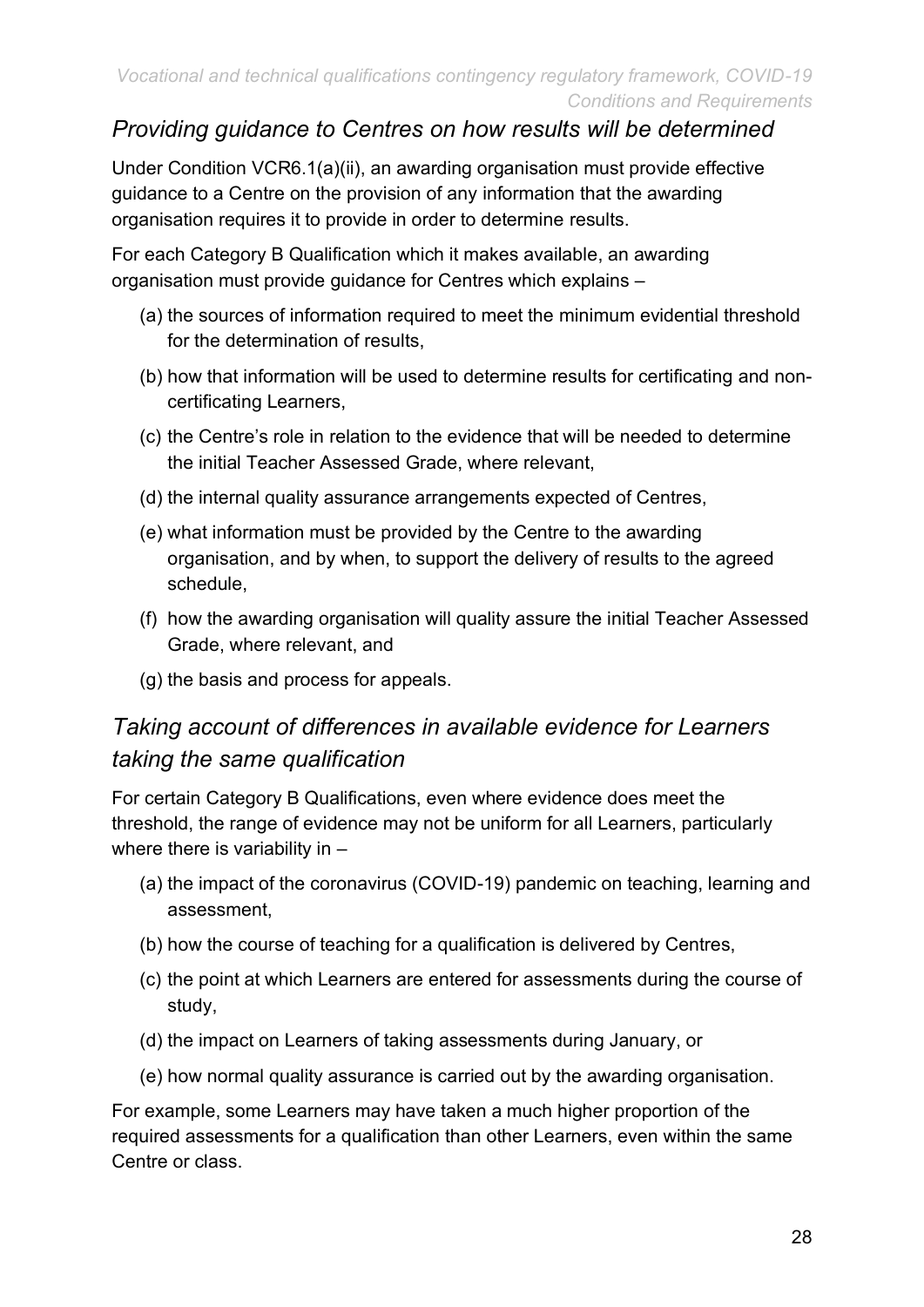In such cases, an awarding organisation –

- (a) may need to use different sources, or combinations of sources, of information for different Learners, and allow Centres to do the same, and
- (b) must ensure, as part of its quality assurance, that the different approaches for the determination of results used for different Learners do not systematically advantage or disadvantage those Learners.

### <span id="page-28-0"></span>Mixed and parallel approaches to awarding

For the same qualification, an awarding organisation may provide results determined on the basis of Adapted assessments for some Components and on the basis of other approaches for other Components (for example, Teacher Assessed Grades).

An awarding organisation may also take different approaches with respect to different Learners taking the same Component where, for example, there is sufficient evidence to issue a result for one Learner but not another.

### <span id="page-28-1"></span>Learners who took or expected to take an assessment in January 2021

For Learners who took or expected to take assessments for a Category B Qualification in January 2021, an awarding organisation must ensure that –

- non-certificating Learners who were absent from January assessments are eligible to be awarded a result through the use of other approaches (for example, Teacher Assessed Grades), and
- non-certificating Learners who did take the assessments, but who found having to take those assessments in the context of the disruption in January adversely impacted their ability to demonstrate their level of attainment, to also be eligible to be awarded a result through the use of other approaches (for example, Teacher Assessed Grades).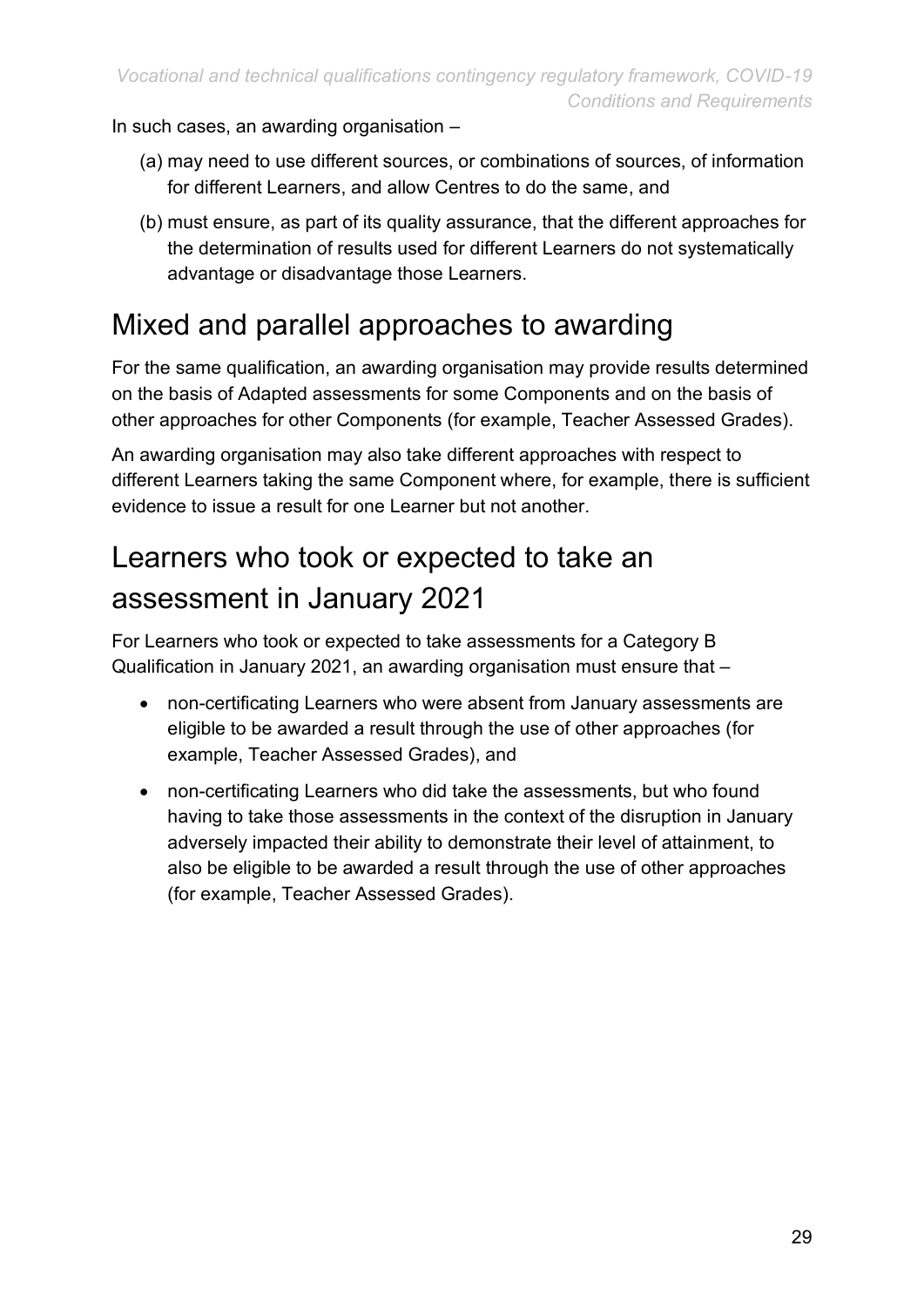## <span id="page-29-0"></span>Principles to be applied

Condition VCR4.1 allows us to specify principles with which an awarding organisation must comply in Adapting assessments under Condition VCR2 and determining results under Condition VCR3, as well as the balance to be achieved when those principles conflict.

We have specified two separate sets of principles, one to be applied in relation to Category A Qualifications and the other to be applied in relation to Category B Qualifications. We have specified a hierarchy for the principles to be applied in relation to the latter, but not the former.

We set out these two sets of principles below.

### <span id="page-29-1"></span>The principles in relation to Category A Qualifications

An awarding organisation must take all reasonable steps to comply with the principles below when complying with Condition VCR2 in relation to a Category A Qualification.

**Principle A1** – As far as possible and without prejudice to the other principles, an awarding organisation must seek to ensure that the Adaptations which it makes to a qualification assist with mitigating the impact on teaching, learning or assessments caused by the coronavirus (COVID-19) pandemic on Learners taking that qualification.

**Principle A2** – An awarding organisation must seek to ensure that, where it makes any Adaptations to its qualifications in accordance with the VCR Conditions, the Validity and Reliability of those qualifications is maintained.

**Principle A3** – An awarding organisation must seek to maintain standards, as far as possible, within the same qualification in line with previous years, and across similar qualifications made available by the awarding organisation and by other awarding organisations.

**Principle A4** – An awarding organisation must seek to ensure, as far as possible, that the Adaptations which it makes to a qualification do not serve to advantage or disadvantage Learners taking that qualification against their peers taking similar VTQs or, where relevant, general qualifications not covered by the VCR Conditions.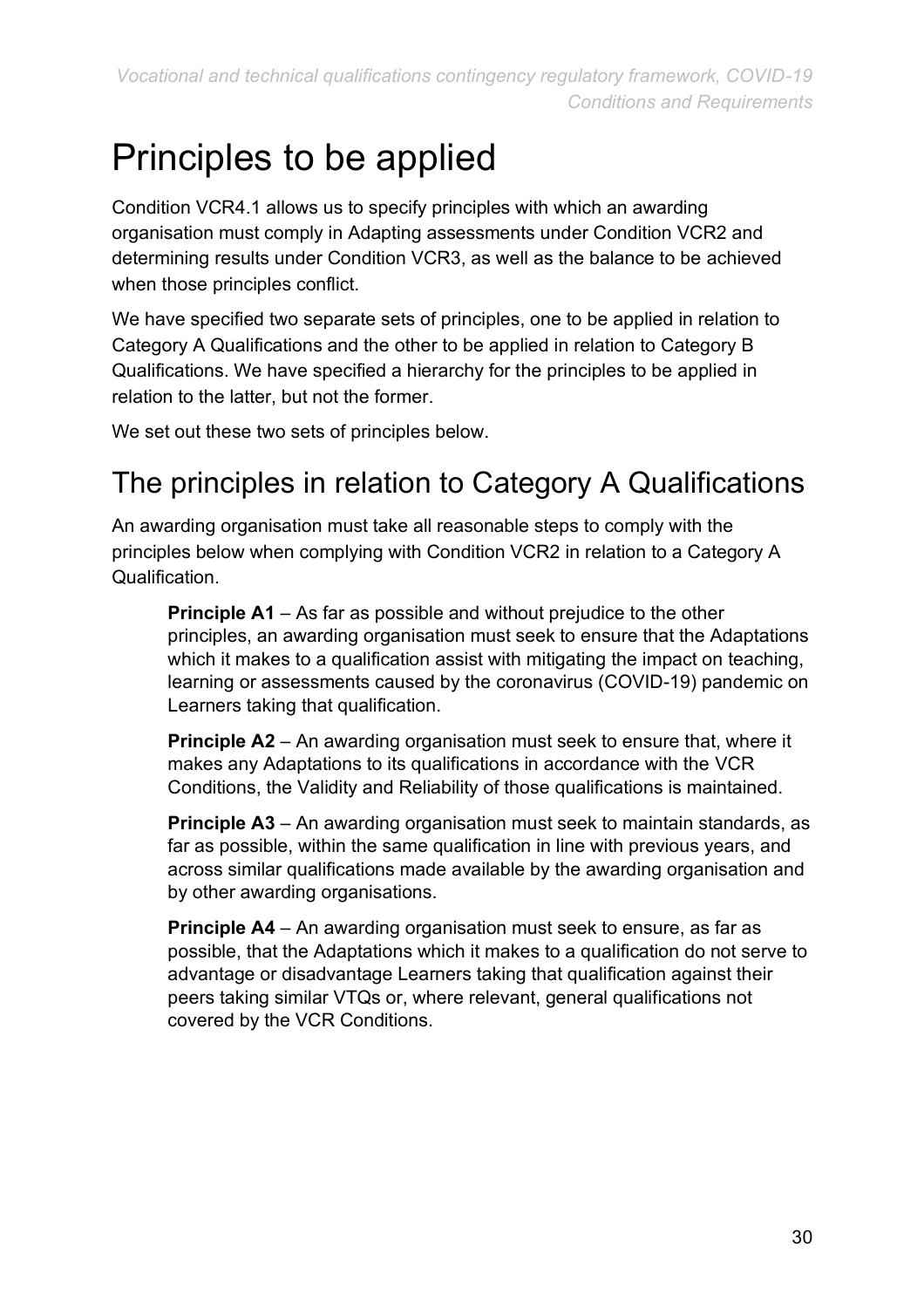### <span id="page-30-0"></span>The principles in relation to Category B Qualifications

An awarding organisation must take all reasonable steps to comply with the principles below when complying with Condition VCR3. Where an awarding organisation Adapts a Category B Qualification, it must take all reasonable steps to comply with these principles rather than those that apply to Category A Qualifications.

- **Principle B1** An awarding organisation must seek to issue results in line with Condition VCR3.1 that -
	- (a) meet the requirements of the VCR Conditions, and
	- (b) in particular, are based on evidence (whether from an assessment or otherwise) which ensures that they are sufficiently Valid and Reliable,

to as many Learners as possible who are taking a Category B Qualification which it makes available.

- **Principle B2** An awarding organisation must seek to ensure that each result that it issues is as Reliable as possible and reflects, as far as possible,
	- (a) where all assessments for the qualification take place as normal or in Adapted form, the Learner's level of attainment as demonstrated in those assessments, and
	- (b) where not all assessments take place, the Learner's level of attainment as demonstrated by any relevant evidence considered in line with the requirements published under Condition VCR3.4, together with any assessment that the Learner has taken for the qualification.
- **Principle B3** An awarding organisation must seek to ensure, as far as possible, that the arrangements it puts in place to award a Category B Qualification do not serve to advantage or disadvantage different Learners or groups of Learners taking the same qualification.
- **Principle B4**  An awarding organisation must seek to ensure, as far as possible, that the arrangements which it puts in place to award a Category B Qualification do not serve to advantage or disadvantage Learners taking that qualification against their peers taking similar VTQs or general qualifications not covered by the VCR Framework.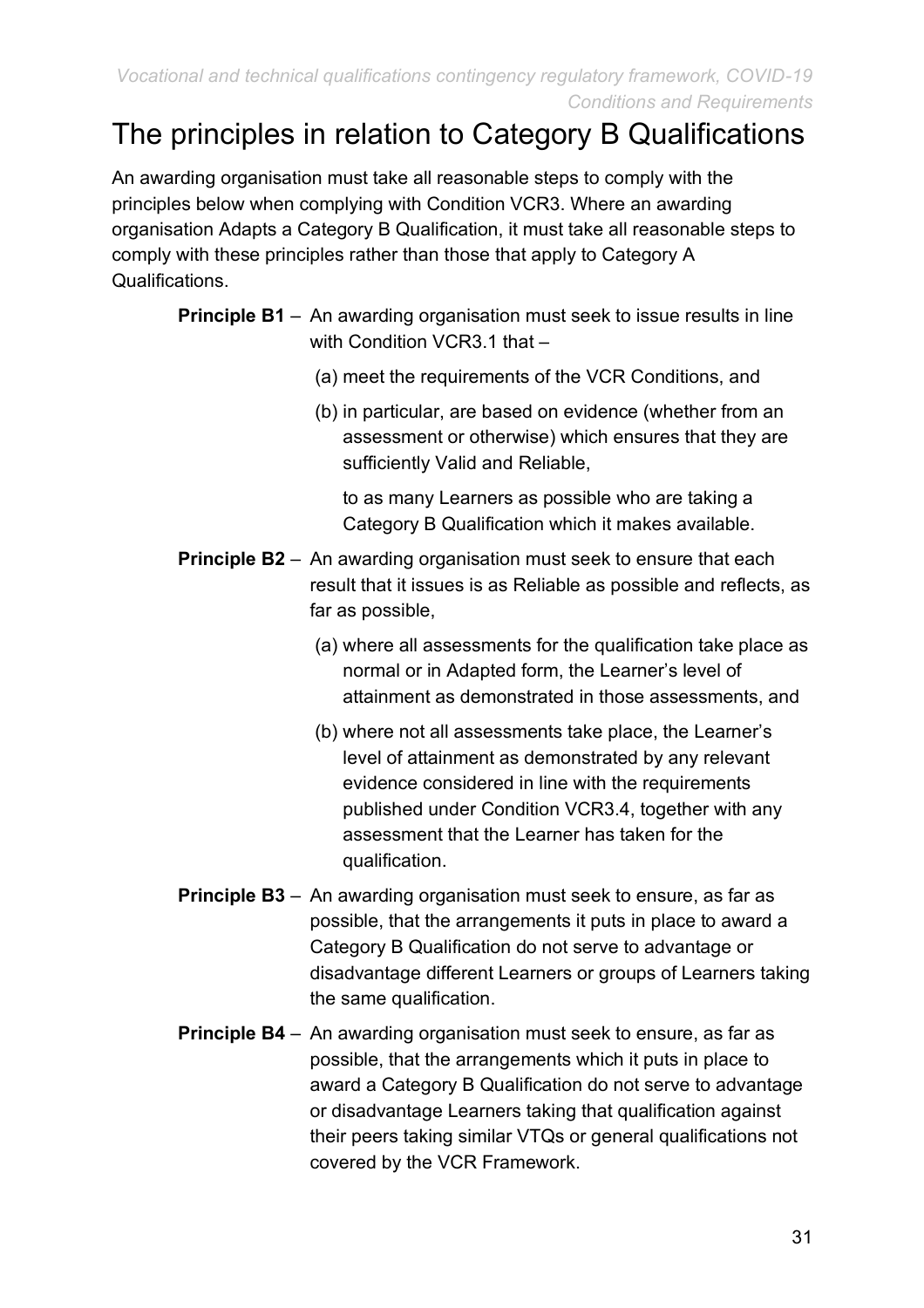**Principle B5** – An awarding organisation must seek to ensure that its approach to awarding a Category B Qualification–

- (a) minimises burdens as far as possible, and
- (b) is as deliverable as possible, including by Centres and Teachers, with appropriate oversight by Ofqual.
- **Principle B6** An awarding organisation must seek to maintain standards, as far as possible, within the same qualification in line with previous years.
- **Principle B7** An awarding organisation must seek to maintain standards, as far as possible, across similar qualifications made available by the awarding organisation and by other awarding organisations.

The principles for Category B Qualifications are arranged in a hierarchy with Principle B1 at the top and Principle B7 at the bottom.

Where there is a conflict between two or more principles such that compliance with one principle will reduce the degree to which an awarding organisation can comply with another, the awarding organisation must –

- (a) give priority to the principles in accordance with their hierarchy, with the greatest priority being given to compliance with principles further up the hierarchy, and
- (b) without prejudice to the above requirement, secure compliance with all of the principles to the greatest extent possible.